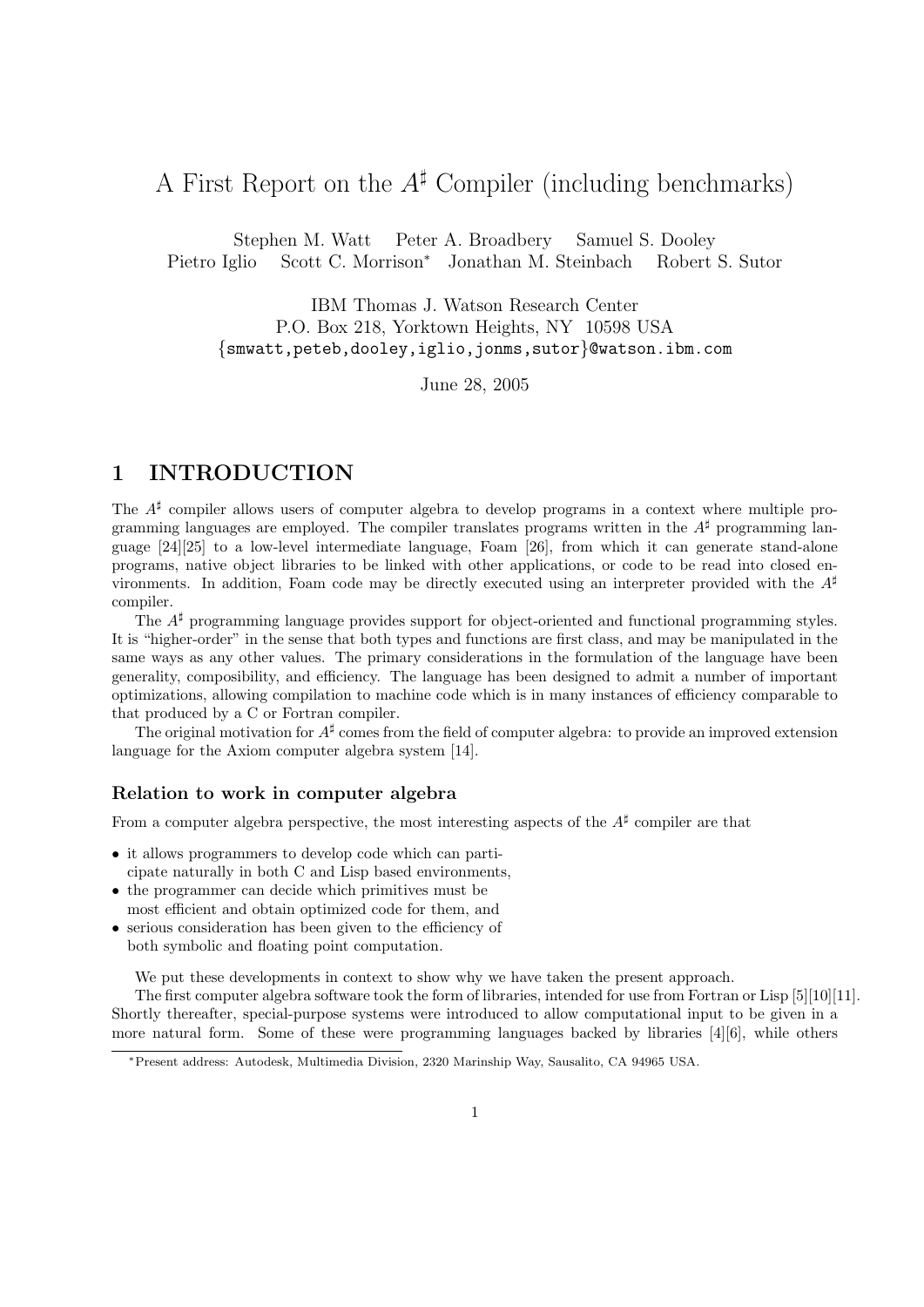also provided an interactive programming environment [12][13]. These algebra systems were closed, in the sense that it was not readily possible to call code written in them from another programming language environment, such as Fortran, or vice versa.

The use of closed systems has predominated over the course of three decades, and the computer algebra software in use today is of this form  $7|9|13|14|17|20|23|28$ . It remains the case that it is not possible to call programs written in one of these systems from programs written in another. Nor is it possible to use general Fortran or C libraries without resorting to some relatively expensive communication scheme.

One consequence of this is that a great deal of effort is expended in reproducing the same programs in different computer algebra systems, or reproducing the function of other libraries within these systems. While there will always be cases where similar packages are developed independently to establish legal ownership for commercial development, it is regrettable that researchers must reproduce their programs in several different systems to make them available to their colleagues.

There have been a number of proposals to improve on this situation with structured data communication between processes [16][29][30]. This is only a partial solution, however, since IPC-based methods incur a significant communication overhead which can easily dominate the cost of  $O(n)$  problems.

Another partial solution has been to build special-purpose interfaces to particular libraries. While this is useful for the particular cases handled, it does not accomodate new or third party libraries as they become available.

The  $A^{\sharp}$  compiler presents an alternative approach to the problem: sharing code.

 $A^{\sharp}$  libraries participate on an equal footing with other libraries in the host environment. Functions in  $A^{\sharp}$ libraries may call and be called by functions in other libraries in the normal way and it is possible to share data in forms required by other programs. This makes it possible, for example, to use libraries for numeric problem solving or scientific visualization.

This approach is standard practice in the larger world, but has been abandoned for decades in mainstream computer algebra software. This discrepancy is perhaps the result of at least two pressures: users have come to appreciate the value of interactive environments for computer algebra, and the languages incorporated in computer algebra systems have allowed programs to be written more conveniently than the alternatives. With  $A^{\sharp}$ , however, a user may prototype an application within an interactive environment, such as the Axiom system, or  $A^{\sharp}$  with the Foam interpreter, and later generate code to be linked with other applications. Furthermore, it is not unreasonable to anticipate running the same  $A^{\sharp}$  code in "closed" systems by taking the approach used with Lisp: from Foam generating source code to load into Maple, for example.

A second problem with closed systems is that certain computations will be much slower than they need to be. This arises because these systems are typically structured as a kernel, written in another programming language, and a *library* providing an assortment of additional functions. The operations coded directly in the kernel can be two or three orders of magnitude more efficient than the same operations written at the library level. It is not possible to know in advance what the efficiency-critical primitives will be for the complete spectrum of mathematics so key primitives for new application areas will likely be missing from the system kernel. These will have to be written at the library level, with the associated slow-down. A case in point is GAP [20], a system very similar to Maple, but with a focus on group theoretic computation. GAP was initially written because the necessary kernel-level efficiency for primitives in group computations could not be achieved by writing Maple library code.

The  $A^{\sharp}$  compiler addresses this issue by giving the programmer the ability to develop optimized code for whatever primitives are required.

In practice, these problems are not as severe in Lisp-based systems [13][14][23]. Users of Lisp-based algebra systems may make their own kernel extensions by writing and compiling Lisp code. If the underlying Lisp system supports it, an implementation-specific foreign function interface can provide a mechanism to access C or Fortran libraries.

This direction, however, has drawbacks: In practice, to use a foreign library from Lisp it is necessary to cover the foreign functions with wrappers to convert between the Lisp and the foreign data representations. This may involve copying on each call and return and introduces semantic difficulties when considering sharing of substructure and pointer equality. Next, the Lisp foreign function interface will have a fixed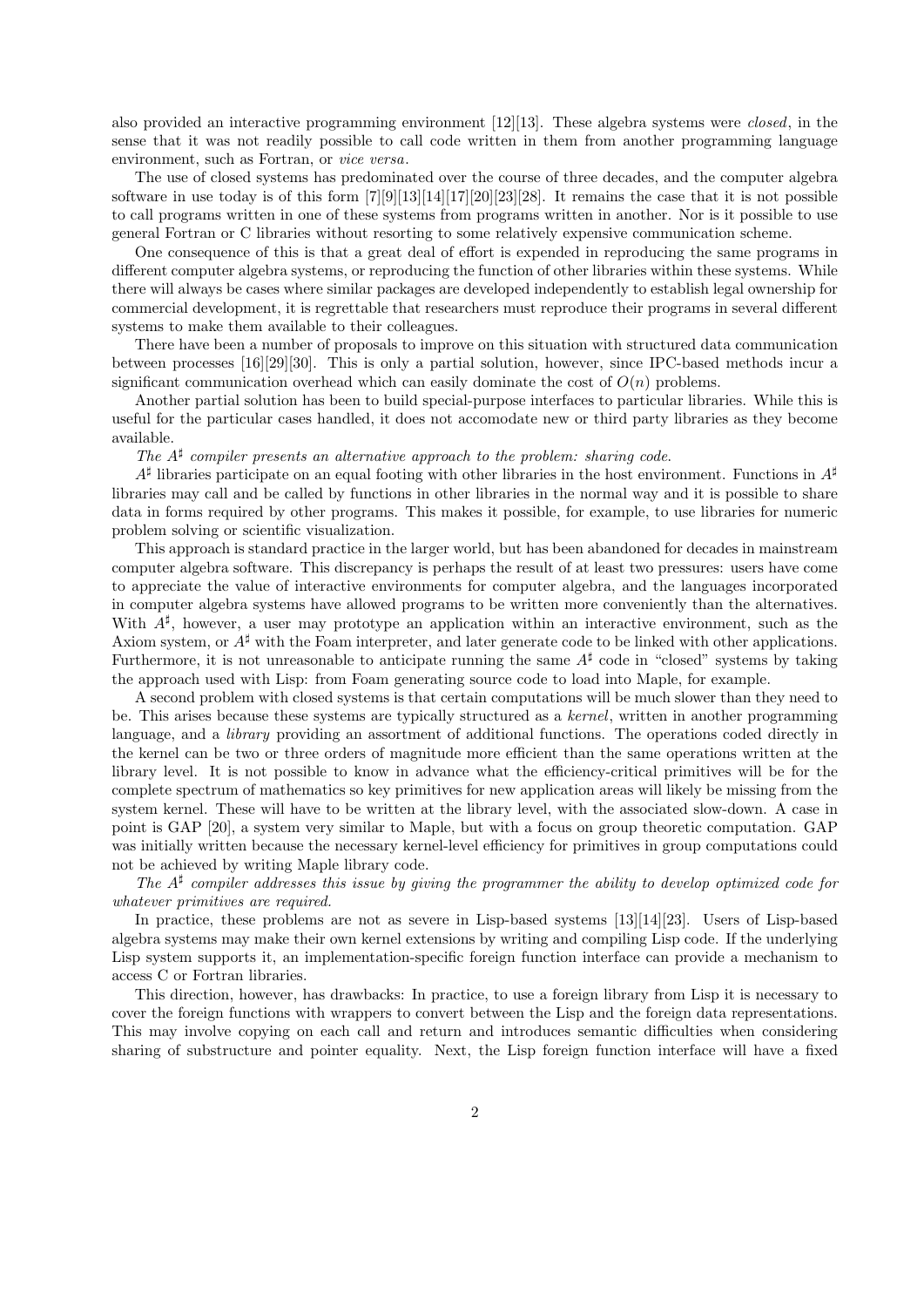vocabulary of understood data transformations and will not usefully pass function values, file pointers, or other interesting composite objects. Finally, it is necessary to ensure that the values passed to foreign functions do not relocate (e.g. by garbage collection) during the course of execution, and any pointers captured by the foreign functions migth be invalid in subsequent calls. This makes it very difficult to write code to embed in non-Lisp applications, since the controlling side will retain state between call-backs. Because of these difficulties, Lisp foreign function interfaces do not promise a great improvement over IPC methods as a means of accessing libraries.

At this point, one might ask why not move to stand-alone programs based on a mathematical library for C++ [22] or some other programming language. Our response is two-fold: First, we felt that existing object systems were not capable of modelling the intricate relations among algebraic structures sufficiently naturally. Second, it is valuable to maintain a path of access to the existing computer algebra software base.

#### Relation to work in compilers

From a compiler implementation perspective, the most interesting aspects of the  $A^{\sharp}$  compiler are:

- type inference in the context of overloaded identifiers and type constructors, with types being first class values,
- the combination of cross-file inlining and data structure elimination to reduce overhead
- the use of dataflow analysis to reduce flow graphs produced by constructs such as generators
- efficient implementation of types as run-time values,
- storage management performed through a run-time conservative garbage collector [2], and
- portability across many hardware platforms and operating systems.

As far as we are aware, the first three of these items are new. The remaining items have novel aspects.

# 2 COMPILER ORGANIZATION

#### External characteristics

The  $A^{\sharp}$  compiler accepts several forms of source and can potentially produce multiple files, each containing a different representation of the program.

The most common use of the compiler is to take a source file and produce a platform-independent binary object "aso" file. The aso file contains types and documentation for exports, intermediate code, and other information. It is possible to produce C, Lisp or Foam files from an aso file. It is also possible to create a platform-specific object file or a symbol table file. The symbol table file contains human-readable type and documentation information in a form suitable for use by other programs. Any combination of these files can be produced in a single invocation of the compiler.

The generated C or Lisp code is designed to be used either by itself or as part of a larger software system. The generated code uses a judicious selection of macros for which sets of default definitions are provided.

The compiler has an additional interface to allow interactive investigation of compile-time errors. This has turned out to be very convenient for pinpointing errors with heavily overloaded operations. The information needed to fix the error can be located quickly since it is not lost in a flood of preemptive detail. The  $A^{\sharp}$ compiler can also generate error messages in a special format so that it can interact with other programs. An X-Windows/Motif tool is supplied for inspecting compile-time errors in that graphical user interface environment.

A full description of the external characteristics of the compiler is given in the user's guide [25].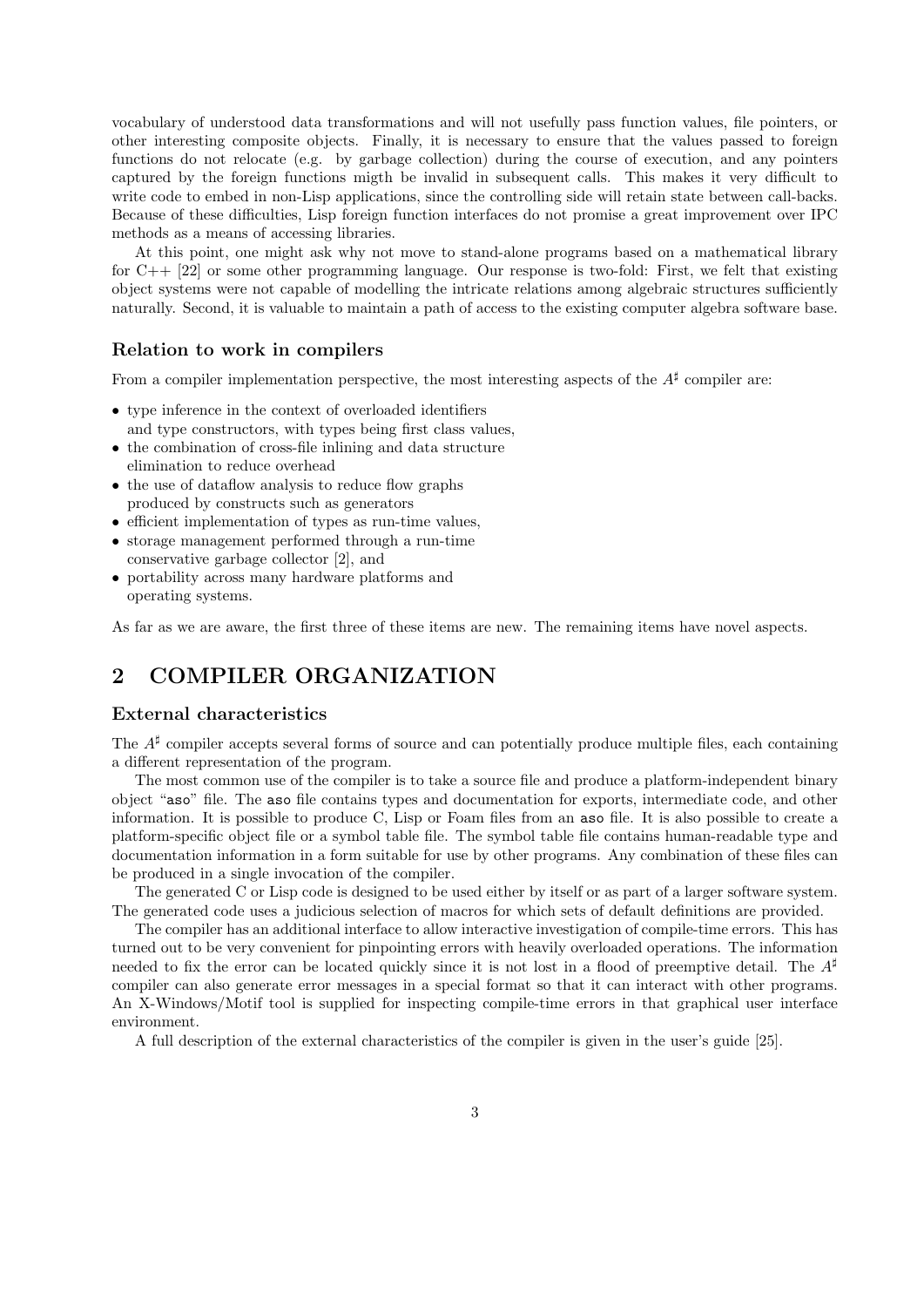#### Internal structure

The compiler works in several passes, which may be broadly grouped as

- *suntactic analysis*: source inclusion, lexical analysis,
- parsing, macro expansion,
- *semantic analysis:* scope binding, type inference,
- intermediate Foam code generation,
- *intermediate code optimization* (several individual passes),
- *concrete code generation*: to C or Lisp.

The compiler can generate or accept files between any of these groups. For example, when machine-generating  $A^{\sharp}$  programs it is possible to bypass the syntax analysis and pass generated abstract syntax trees into the semantic analysis phase.

The  $A^{\sharp}$  compiler is about 120,000 lines of C code and 6000 lines of  $A^{\sharp}$  code in its current implementation. About 1% of the compiler is code for Lisp generation and about 3% is code for C generation. Some code is shared between the general library and the default  $A^{\sharp}$  run time system. Most of the  $A^{\sharp}$  run-time system is written in  $A^{\sharp}$ , with the rest written in C or Lisp depending on the platform.

# 3 MAJOR COMPONENTS

### Type inference

The largest single phase of the compiler is the type inference phase. As implemented in the  $A^{\sharp}$  compiler, type inference determines a unique interpretation for every identifier in the source text, and assigns a unique type for every node in the abstract syntax tree. If this is not possible, the reasons are reported.

The algorithm which is responsible for making these assignments is complicated by the following features of the  $A^{\sharp}$  type system:

- functions, domains, and categories as first-class values;
- parameterized domain and category constructors, parameterization of functions over domains, categories, other functions, and data values;
- dependent function types;
- categorical inheritance;
- categorical default implementations;
- conditional declarations and definitions;
- overloaded identifier names;
- nested function definitions;
- recursion in the types of domains and categories; and
- domain and category extension definitions.

A "domain" corresponds closely to an abstract type or class in other languages. For an explanation of these features the reader is referred to the language reference [24].

Briefly, the type inference algorithm proceeds in two major passes. When presented with an abstract syntax tree, the first pass collects the possible interpretations for each leaf node in the tree, and propagates a set of possible types, from the bottom up, for each node in the tree. The second pass traverses the tree to propagate type constraints which are inherent in the structure of the program, and uses these constraint types to select a unique interpretation for each leaf node. As the traversal unwinds back toward the root of the tree, a unique type is then computed for each node in the tree.

Interpretations for identifiers which appear in a program may be found from declarations in the current lexical scope in which the identifier appears, or may be found by importing definitions from (possibly parameterized) domains which are defined elsewhere. Definitions available via an import statement are visible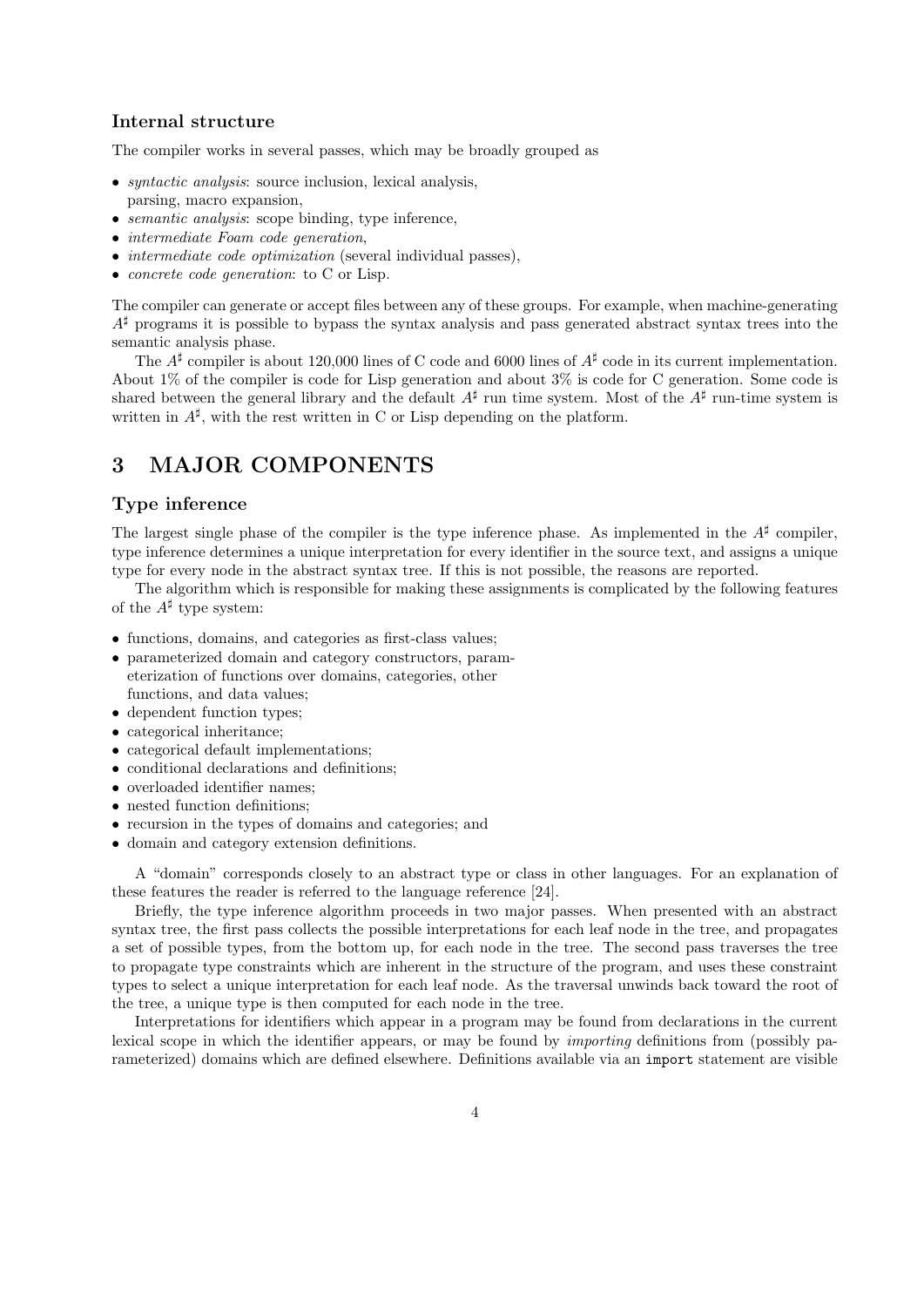throughout the lexical scope in which the import statement appears. Therefore the interpretation of each type which is imported in the current scope must be known before the set of possible meanings for an identifier can be collected. As a result, the bottom-up pass of the type inference phase, upon entry into a given lexical level, recursively invokes the type inference algorithm on the set of types which are used in that level.

The definitions of domains and categories in  $A^{\sharp}$  may involve the inheritance of definitions from other domains and/or categories. As a result it is often the case that the interpretation of one domain D must be completed before the interpretation of another can be determined. These dependencies may be recursive, as in the following declaration:

```
Ladder(D: with (f: E->E), E: with (g: D->D)): with
        Ladderf: E \rightarrow ELadderg: D -> D
== add
        import from D;
        import from E;
         ...
```
The parameters D and E of Ladder are domains, each of which exports an operation, whose type involves the other parameter. Within the definition of Ladder the definitions of f and g are available, and can be used to define Ladderf and Ladderg. The types of D and E are mutually-recursive. These must be determined by a process of simultaneous type inference which interleaves the usual bottom-up and top-down phases on each set of mutually-recursive types to determine unique interpretations.

The inference algorithm will be described in more detail in another paper.

#### Abstract Machine

A major part of the  $A^{\sharp}$  compiler is concerned with producing optimized intermediate code, or Foam code. "Foam" is an acronym for "First Order Abstract Machine." The abstract machine is first order in the sense that it does not treat its types as values.

Foam is designed to contain only those concepts which can have an efficient realization in both Lisp and C. For example it is not possible to take an address of a variable because that would be inefficient in Lisp (a closure would be created). Nor are dynamic type tests allowed, as that would be inefficient in C. We have been asked how the lack of address arithmetic limits the potential performance of compiled  $A^{\sharp}$  vs hand-coded C which uses pointers to traverse arrays in inner loops. It is our experience that this is a minor concern on current architectures with optimizing compilers.

Foam is not restricted to the precise intersection of C and Lisp. Some aspects are handled by support libraries. Big integer arithmetic is assumed as part of Foam, and this is provided as a library for C. Also the memory model differs from both C and Lisp in some details: garbage collection is assumed (this is a run time support library in C) and it is possible to make an explicit request to free storage (in Lisp this is ignored).

A Foam program is comprised of a flat sequence of commands. Foam types have various sizes and uses. or example, "Char" is a text character whereas "Byte" is a character sized integer, "DFlo" is a double precision floating point, "Ptr" can point to an array, record, arbitrary sized integer, etc. Reference instructions contain the kind of reference and the position, e.g., "Loc 3" refers to the third local variable of the current function and "RELT 7  $x$  2" indicates the 2nd field of the record x, using the 7th layout format. Foam operations consist of instructions, such as "If  $\mathfrak{b}$  n," which indicates that if  $\mathfrak{b}$  is true then proceed to label n, and builtin operations, e.g., "HIntLT  $a \, b$ " is a half-word-integer less-than comparison. The builtin operations are type specific and conversion operations are generally provided. A detailed description of Foam is given elsewhere [26].

The abstract machine does not support asharp types directly and relies on the code generator to produce appropriate calls to create and maintain types. This has the advantage that one can use these calls to add new representations of types to the system. These representations may be written in  $A^{\sharp}$  itself, or some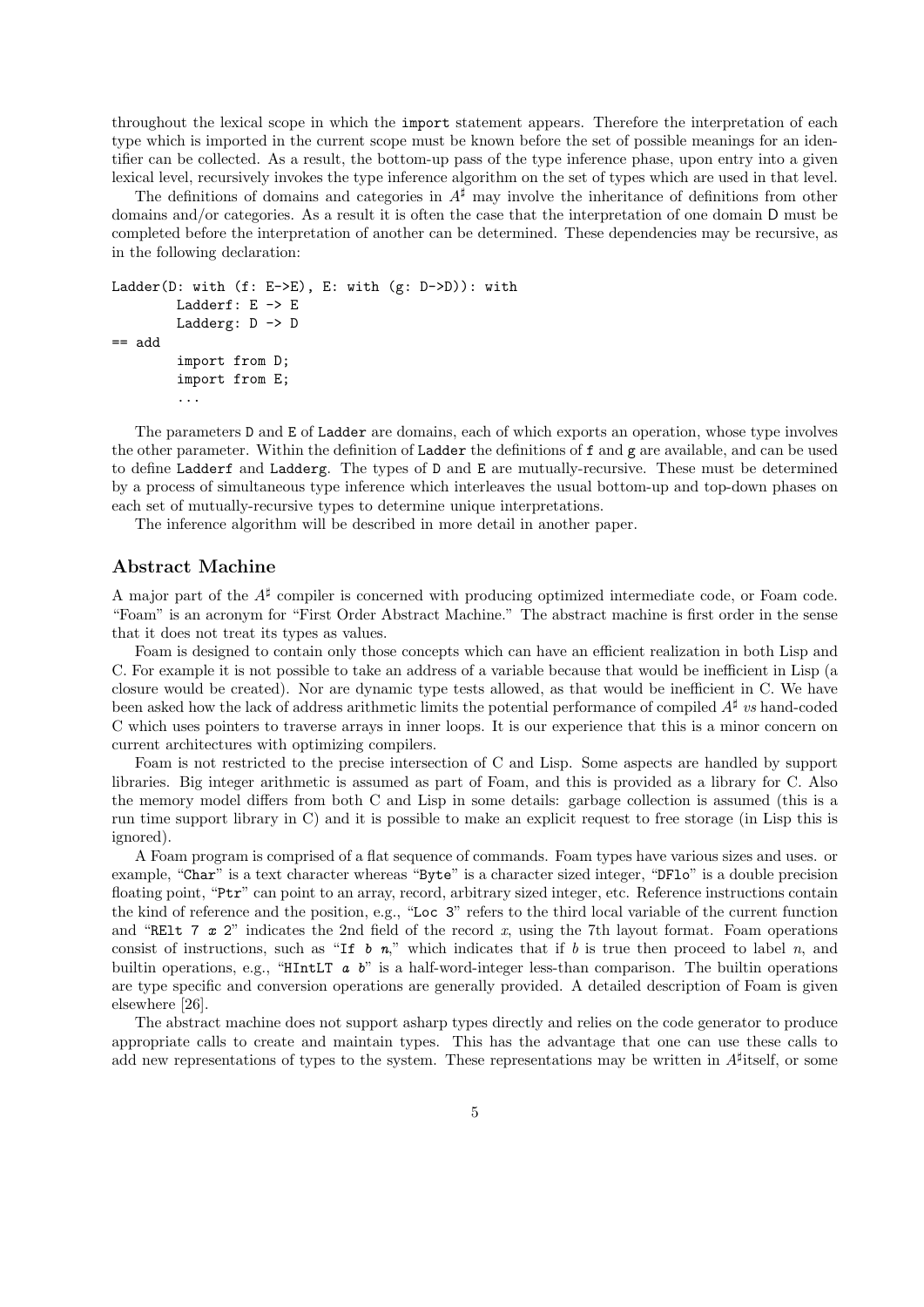other language. This is used in order to interface with the Axiom system, and may be extended to other object/type systems, such as CLOS [21] and  $C_{++}$ .

#### Optimization

The  $A^{\sharp}$  compiler performs a number of optimizations on the intermediate Foam code. Further optimizations may be performed downstream by a C or Lisp compiler, depending on the environment.

The criterion for deciding which Foam optimizations to include in the  $A^{\sharp}$  compiler has been to select those optimizations which have maximum payoff but cannot be expected from a downstream compiler. These optimizations are:

Program specialization is used to exploit specific instances of generic type constructors. For example, if the generic constructor Complex is used as Complex(DoubleFloat), then specialized versions of the complex arithmetic operations are produced at compile-time. On the other hand, if the constructor is used as Complex(R), where R is a parameter, then code is generated which binds the operations from R and Complex(R) at run-time.

Procedural integration (or inlining) is used to eliminate function calls. This is particularly effective where many exported operations are simple combinations of other functions. The compiler performs *cross*file procedural integration by extracting code bursts from other compiled files. This optimization is only performed when a client of a package declares that it is willing to depend on the package's implementation.

Data structure elimination converts heap-allocated structures to collections of temporaries, when possible. This optimization often eliminates the need to heap-allocate temporary results. For example, arithmetic operations on rational or complex number structures are converted into sequences of component operations. This optimization allows efficient code without complicated explicit reference accounting on the part of the programmer.

Dataflow analysis of condition variables eliminates computed branches which arise from inlining generators. The analysis identifies generator control nodes and splits them to form reducible flow graphs. This allows programs to use the high-level control abstractions without a performance penalty.

Some other optimizations that would be expected of any downstream concrete-code generator are performed on Foam as prerequisites of other optimizations. These include: copy propagation, dead variable elimination, dead code elimination, constant folding (including big integer arithmetic), and various peep-hole optimizations.

Together these optimizations seem quite effective. In particular, the combination of cross-file inlining and data structure elimination produces significant gains for the style of programming encouraged by the language.

While we have not performed a careful comparison, certain high-level examples generate code which is comparable in performance to optimized hand-written C.

### 4 TARGETS

Presently, only C and Lisp code are generated directly from Foam. By compiling generated C into object code,  $A^{\sharp}$  programs may participate in open software architectures. The  $A^{\sharp}$  compiler treats Lisp systems as if they were closed, in the sense of Section 1. We generate Lisp code from Foam, and use the Lisp system's compiler, if it has one, to generate Lisp-loadable modules.

#### C generation

C code can be generated in platform-independent K&R [15] or ANSI [1] form. This code uses macros for operations important in efficient arithmetic: double word multiply, division with remainder, multiply-add, etc. If the  $A^{\sharp}$  compiler is used in conjunction with a C compiler which supports asm statements, these macros can be redefined to use single machine instructions. With appropriate declarations in the  $A^{\sharp}$  program, the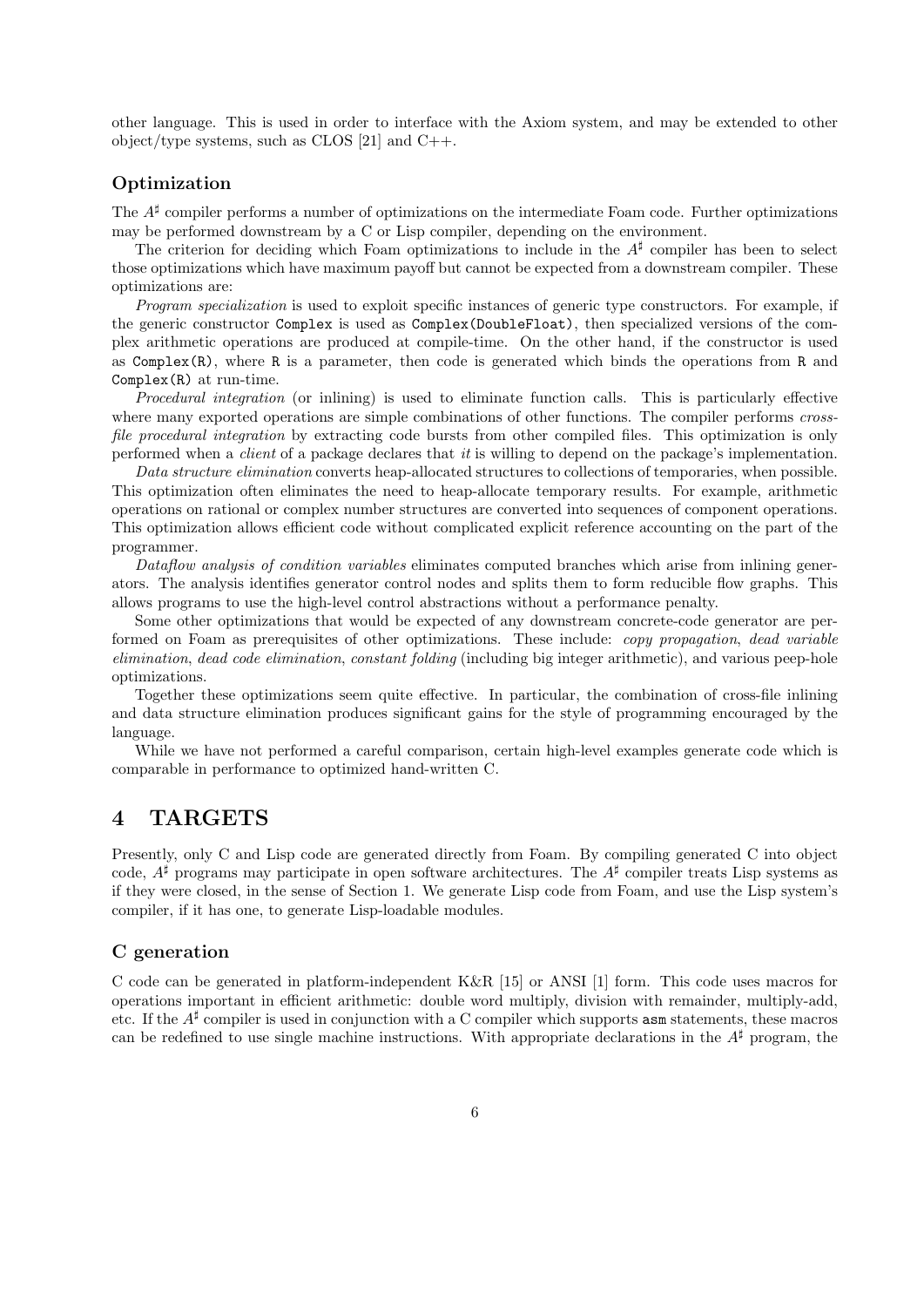generated C code uses appropriate naming and linkage conventions to allow access to other libraries, for example, the X Window System.

A default run-time library is supplied for storage management, big integer arithmetic, and so on. The storage manager assumes that other storage managers may be operating simultaneously. It allows deallocation of store as well as garbage collection. The garbage collector assumes that pointers may be captured by other programs so it will not collect storage which is referenced by global data, foreign heaps, the stack or registers.

By replacing just one header file, the C code may use other packages for this support.

#### Lisp generation

The generated Lisp code is heavily abstracted by macros which have access to information that is potentially useful to a Lisp compiler. It would be straight-forward in principle to provide macro implementations for several dialects of Lisp. We currently provide only Common Lisp [21] versions of the macros, Standard Lisp [18] and Scheme [19] were also considered in their design.

Macros are used to provide low-level type information is given for all variables. All operations are implemented in terms of monomorphic macros (for example, fixnum "+" uses a different macro than double precision "+".) The Common Lisp implementation uses all this information to produce fully proclaimed code which a good Lisp compiler can use to avoid all run-time type tests.

As discussed earlier, some Lisp systems do provide mechanisms for linking foreign functions. It would therefore be possible, in principle, to instead generate C code and use the foreign function interfact to link the resulting objects into the Lisp system. This, however, would be highly unportable accross different Lisp systems and would suffer all the drawbacks described in Section 1.

#### Portability

The compiler development work is regularly checkpointed, and as a foremost consideration, portability is tested against a wide variety of platforms. The  $A^{\sharp}$  source compiles without warnings on many compilers, including: Borland, DEC, Free Software Foundation, IBM, Metaware, and Mips.

Test platforms include several operating systems: DOS, CMS, VMS, OS/2 and many UNIX derivatives, as well as hardware architectures with different word sizes, byte orders, and character and floating point representations. These include: Intel 8086, 80X86, Motorola 680X0, IBM 370, RT PC, and RS/6000, DEC Alpha AXP, Sun SPARC, and MIPS processors. Run-time support is 16/32/64 bit clean.

Platform-independent object files store integers, characters and floating point data in a standard format, which preserves all representable floating point numbers in the native architectures. (Some formats, such as XDR, lose significant bits or exponent range.)

### 5 EXAMPLE

The following  $A^{\sharp}$  program computes the Mandelbrot set by determining the number of iterations of the function  $f(z) = z^2 + c$  required to send each point in a given region of the complex plane to a point outside the circle of radius 2:

```
-- Computation engine for the X mandelbrot program.
#include "aslib.as"
```

```
-- Macros
I ==> SingleInteger
F ==> DoubleFloat
CF ==> Complex DoubleFloat
```
 $maxIters: I == 100$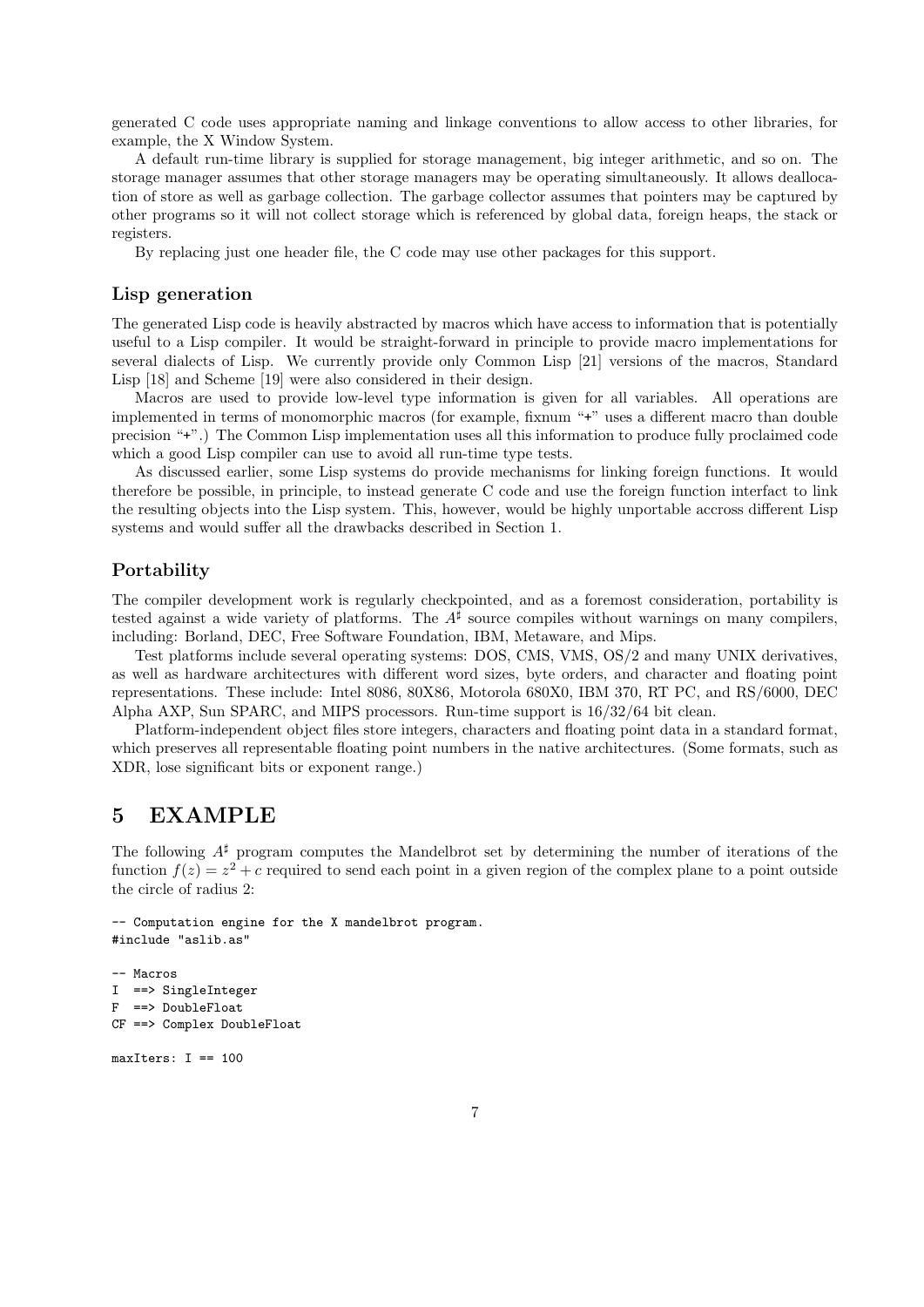```
import from CF -- Make operations from CF visible.
inline from CF -- Give optimizer permission to depend on CF.
default ar, br, ai, bi: F
default nr, ni: I
++ Draw the Mandelbrot set in the given region.
++ The pixel drawing function is passed as a parameter.
drawMand(ar,br,nr, ai,bi,ni, draw: (I, I, I, I)->I): () ==
   mandel(c: CF): I ==z: CF := 0n: I := 0
     for it in 1..maxIters while norm z < 4.0 repeat
        z := z * z + cn := itn
   for i in step(ni)(ai,bi) for ic in 0..ni-1 repeat
      for r in step(nr)(ar,br) for rc in 0..nr-1 repeat
         nit := mandel complex(r, i)draw(rc, ic, maxIters, nit)
```
The function drawMand illustrates several interesting features of the  $A^{\sharp}$  language: domains (the DoubleFloat argument to Complex) and functional closures (the draw parameter to drawMand) as first-class objects, domains parameterized over other domains (Complex(DoubleFloat)), cross-file inlining, inlining of functions from parameterized domains, and iteration using generator functions (step(ni)(ai,bi)) These features are described in more detail in [24].

The non-optimized intermediate Foam code generated from the above program illustrates the character of the abstract machine. The code fragment shown below is produced from the inner loop which steps the variables r and rc in parallel.

```
(Label 2)
(Set (Loc 10 r) (CCall Word (Loc 13)))
(If (EElt 4 (Loc 12) 0 0 done) 3)
(Set (Loc 9 rc) (CCall Word (Loc 16)))
(If (EElt 4 (Loc 15) 0 0 done) 3)
(Set (Loc 0 nit)
     (OCall Word (Const 2 mandel) (Env 0)
            (CCall Word (Lex 1 18 complex)
                   (Loc 10 r) (Loc 2 i))))
(CCall Word (Par 6 draw) (Loc 9 rc) (Loc 1 ic)
       (Lex 1 1 maxIters) (Loc 0 nit))
(Goto 2)
```
A few words might make this code less cryptic. The instructions Par and Loc refer to the current function's parameters and temporary variables. They are annotated with the name from the user-level program, when there is one. The Lex instruction refers to variables in the lexical environment of the current function. EElt refers to variables in other lexical environments. The OCall and CCall instructions call programs as function-environment pairs or closures respectively. The first parameter in OCall and CCall special form is the Foam type of the return value. The second argument to the If instruction is a branch label.

The optimized Foam code demonstrates the level of efficiency which can be realized by programs written in  $A^{\sharp}$ :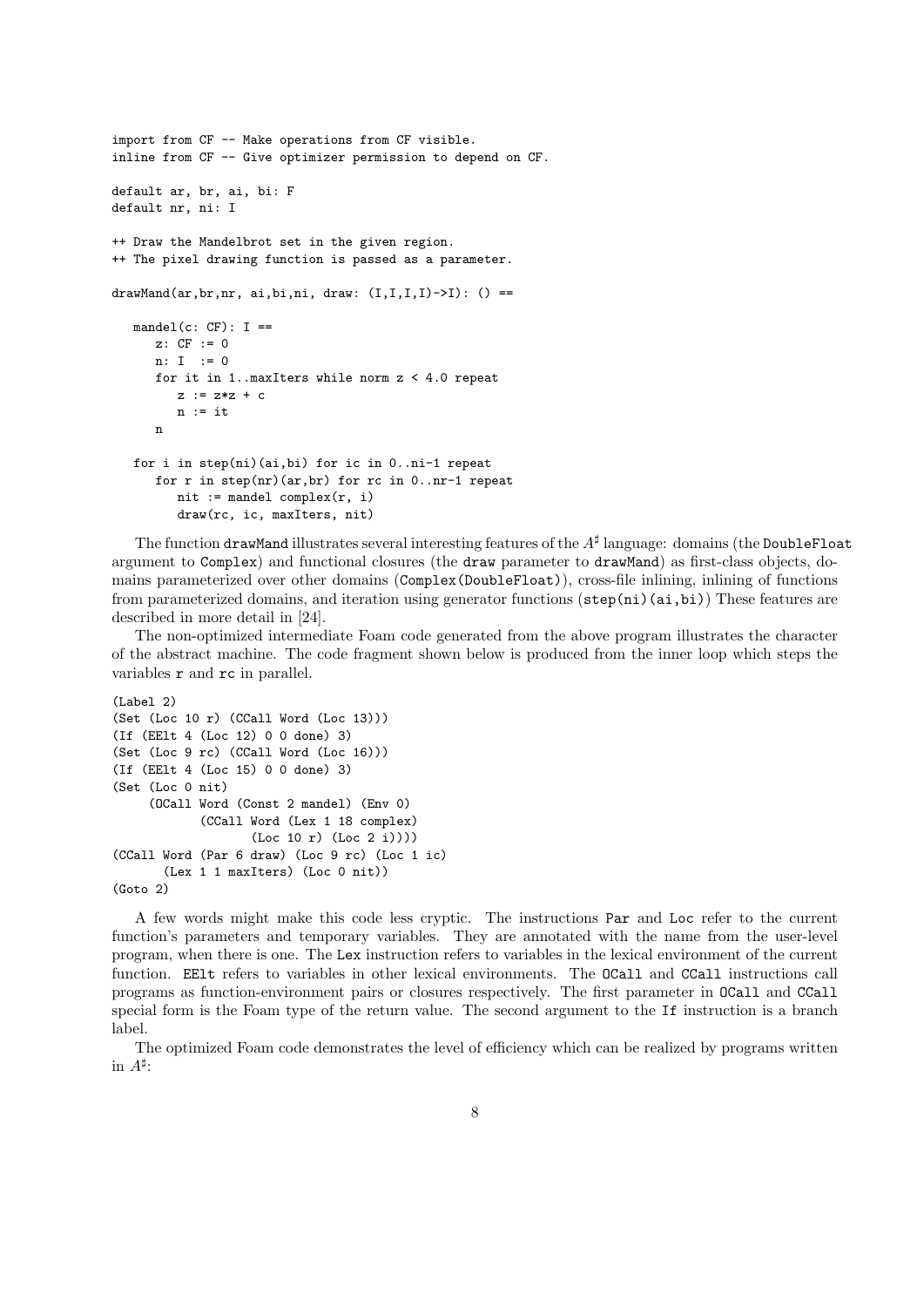```
(If (Loc 33 done) 39)
(Set (Loc 35 f0) (DFlo 4.000000e+00))
(Set (Loc 38 f0) (BCall DFloTimes (Loc 57 f0) (Loc 57 f0)))
(Set (Loc 39 f0) (BCall DFloTimes (Loc 58 f0) (Loc 58 f0)))
(Set (Loc 40 f0) (BCall DFloPlus (Loc 38 f0) (Loc 39 f0)))
(If (Cast Word (BCall DFloLE (Loc 35 f0) (Loc 40 f0))) 39)
(Set (Loc 41 f0) (BCall DFloTimes (Loc 57 f0) (Loc 57 f0)))
(Set (Loc 42 f0) (BCall DFloTimes (Loc 58 f0) (Loc 58 f0)))
(Set (Loc 55 f0) (BCall DFloMinus (Loc 41 f0) (Loc 42 f0)))
(Set (Loc 43 f0) (BCall DFloTimes (Loc 57 f0) (Loc 58 f0)))
(Set (Loc 44 f0) (BCall DFloTimes (Loc 58 f0) (Loc 57 f0)))
(Set (Loc 56 f0) (BCall DFloPlus (Loc 43 f0) (Loc 44 f0)))
(Set (Loc 57 f0) (BCall DFloPlus (Loc 55 f0) (Loc 52 f0)))
(Set (Loc 58 f0) (BCall DFloPlus (Loc 56 f0) (Loc 48 f0)))
(Set (Loc 9) (Loc 11))
(Goto 38)
(Label 39)
(Set (Loc 0 nit) (Loc 9))
(CCall Word (Par 6 draw) (Loc 2 rc) (Loc 1 ic)
       (Lex 1 1 maxIters) (Loc 0 nit))
(Goto 2)
```
The above code fragment is the body of the same loop, after functions (e.g. mandel) have been inlined and non-escaping record values (e.g. complex numbers) have been replaced by collections of temporaries.

As might be expected, the concrete C code generated by the back-end of the compiler closely parallels the optimized Foam code:

```
if (T33_done) goto L39;
        T35_f0 = 4.000000e+00;T38_f0 = T57_f0*T57_f0;
        T39_f0 = T58_f0*T58_f0;
        T40_f0 = T38_f0 + T39_f0;if ((FiWord) (T35_f0 \leq T40_f0)) goto L39;
        T41_f0 = T57_f0*T57_f0;T42_f0 = T58_f0*T58_f0;
        T55_f0 = T41_f0 - T42_f0;T43_f0 = T57_f0*T58_f0;
        T44_f0 = T58_f0*T57_f0;T56_f0 = T43_f0 + T44_f0;
        T57_f0 = T55_f0 + T52_f0;
        T58_f0 = T56_f0 + T48_f0;
        T9 = T11;
        goto L38;
L39: T0_nit = T9;
        fiCCall4(FiWord, P6_draw, T2_rc, T1_ic,
                 l1->X1_maxIters, T0_nit);
        goto L2;
```
Each identifier is starts with a letter to indicate its kind (e.g., T: local, P: parameter, X: lexical, etc.) and is enumerated to handle name overloading. The statement fiCCall4 is a macro to call a functional closure which takes four arguments. It takes the function return type, then the closure value, followed by the four function parameters.

The corresponding Lisp code is similar and is omitted for brevity. Macros are used for the various primitive operations to allow the Lisp compiler to generate better code. For example, the multiplications in this example would be generated as calls to "DFloTimes," which is defined for Common Lisp as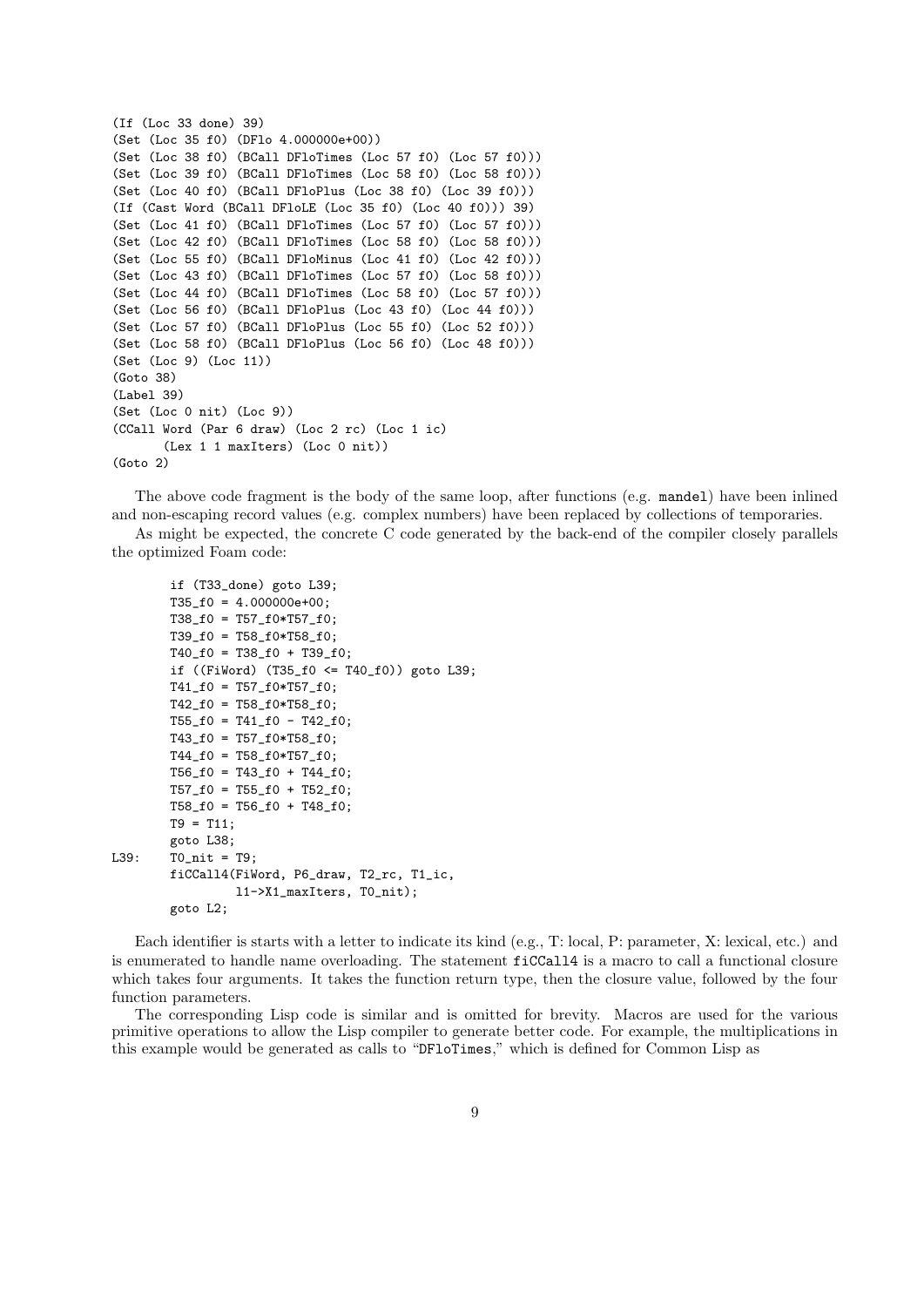(defmacro |DFloTimes| (x y)  $'$ (the |DFlo| (\* (the |DFlo| ,x) (the |DFlo| ,y)))

and DFlo is defined using deftype.

# 6 BENCHMARKS

The table below shows a few preliminary benchmarks obtained from  $A^{\sharp}$ , and compares them with equivalent programs in Axiom and C. The  $A^{\sharp}$  figures were obtained for compilation to both C and Lisp target environments.

Program S1 is a symbolic computation benchmark, performing polynomial arithmetic to compute a Hilbert function of a monomial ideal [3]. This test compares  $A^{\sharp}$  on Lisp and C bases against the same computation in Axiom. This test is not applicable to C so no figures appear in those positions in the table.

Program N1 is a numeric benchmark computing a 600 by 600 region of the Mandelbrot set using a naive method. The  $A^{\sharp}$  version of the code is that given in Section 5. The Axiom version is a simple transcription of this program. The C version is carefully written, with the complex arithmetic expanded by hand to operations on the real and imaginary parts.

| Platform            | S1-unopt | $S1$ -opt | N <sub>1</sub> -unopt | $N1$ -opt |
|---------------------|----------|-----------|-----------------------|-----------|
| Axiom               |          | 8.5       |                       | 2230.0    |
| $A^{\sharp}$ (Lisp) | 21.0     | 4.0       | >4000.0               | 48.0      |
| $A^\sharp$          | 7.2      | 1.4       | 847.0                 | 9.7       |
|                     |          |           | 11.7                  | 7.9       |

For  $A^{\sharp}$  and C, the tests have been run both with and without compiler optimizations in effect. In Axiom the optimizer is always on so no entries appear in the "unopt" columns for that row.

All times are in seconds, measured on an IBM RS/6000 model 530E. The same XLC C compiler was used for both the C and  $A^{\sharp}(\mathcal{C})$  timings and the same AKCL Lisp environment was used for both Axiom and  $A^{\sharp}$ (Lisp). The Axiom time includes garbage collection, and excludes time needed to initialize the domains and packages used by the program. The  $A^{\sharp}$  time includes garbage collection, as well as initializations. For details of the programs, see the appendix.

As can be seen from the above, both Axiom and  $A^{\sharp}$  generate suboptimal code for the test N1. The  $A^{\sharp}$  compiler is then able to transform this code into equivalent code that runs at nearly the same speed as carefully written C.

## Acknowledgements

The authors would like to thank the many other people who have contributed one way or another to the current and previous compiler implementations. Earlier, experimental implementations had significant contributions from William Burge, Marc Gaetano, Michael Monagan, Simon Robinson, Knut Wolf and others. Gerald Baumgartner contributed to the current implementation in the summer of 1993.

The authors would also like to those who have taken the time to  $\beta$ -test the compiler, and Barry Trager for providing the S1 benchmark example.

### References

- [1] American National Standard Programming Language C, ANSI X3.159-1989, American National Standards Institute, 1989.
- [2] H.J. Boehm and M. Weiser, Garbage collection in an Uncooperative Environment, Software Practice and Experience, September 1988.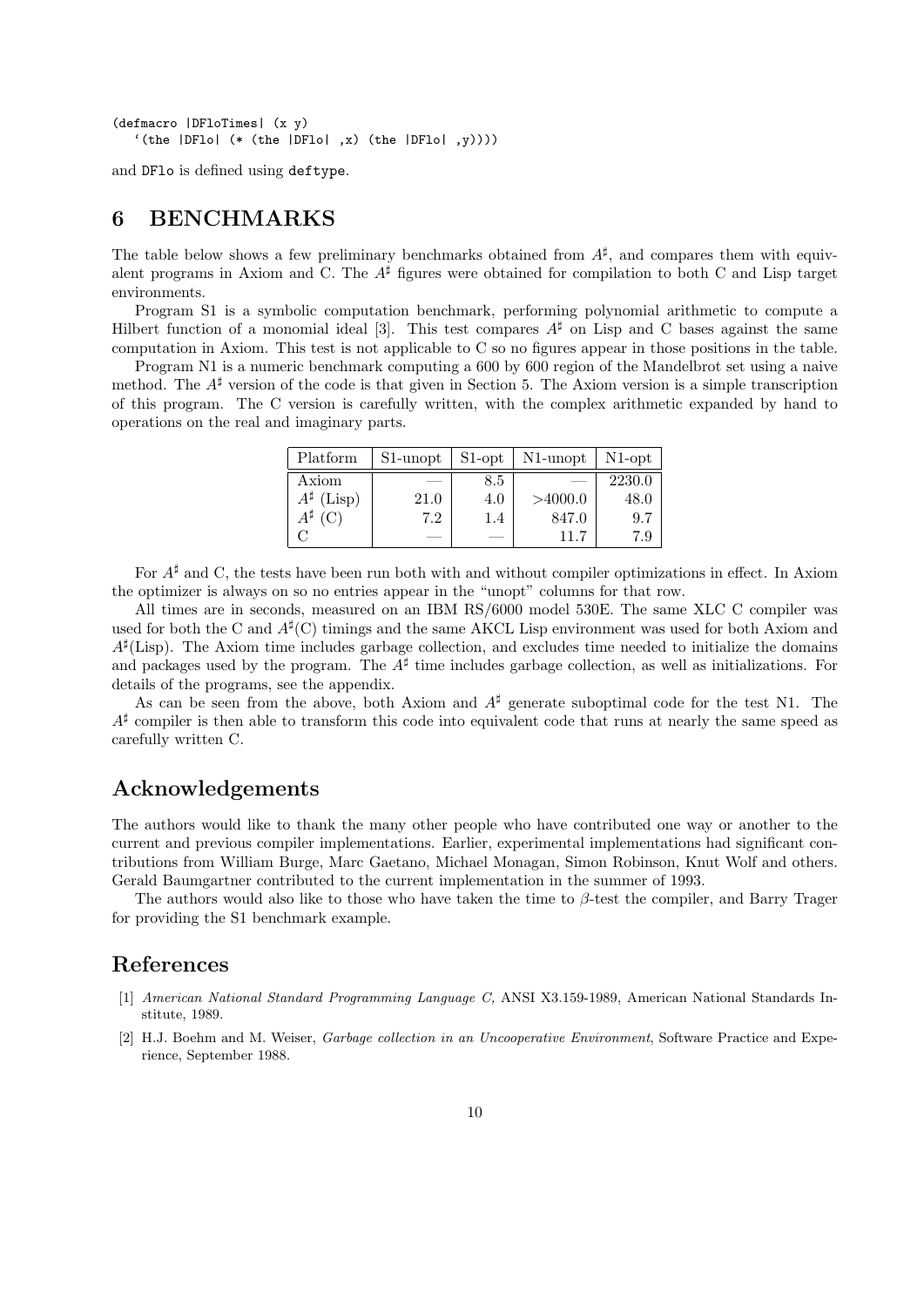- [3] Bigatti, Caboara, Robbiano, On the Computation of Hilbert-Poincare Series, AAECC vol 2, Jan 1991, pp 21–33.
- [4] S.R. Bourne and J.R. Horton, *The CAMAL System Manual*,, Computer Laboratory, Cambridge, 1971.
- [5] W.S. Brown, The ALPAK System for Nonnumerical Algebra on a Digital Computer, Bell Systems Tech. Journal, Murray Hill, 1963.
- [6] W.S. Brown, ALTRAN User's Manual, Bell Laboratories, Murray Hill, 1973.
- [7] J. Cannon and C. Playoust, An Introduction to MAGMA University of Sydney, 1993.
- [8] B.W. Char, K.O. Geddes, W.M. Gentleman and G.H. Gonnet, The design of Maple: A compact, portable, and powerful computer algebra system, in Proc. EUROCAL '83, Springer Verlang LNCS 162, 1983.
- [9] B.W. Char, K.O. Geddes, G.H. Gonnet, B.L. Leong, M.B. Monagan and S.M. Watt, Maple V Language Reference Manual, Springer Verlag, 1991.
- [10] G.E. Collins, PM, A System for Polynomial Manipulation, Communications of the ACM 9, 1966.
- [11] G.E. Collins, The SAC-1 System: An Introduction and Survey, ACM, Proceedings of the 2nd Symposium on Symbolic and Algebraic Manipulation, 1971.
- [12] C. Engelman, MATHLAB: A Program for On-line Assistance in Symbolic Computations, Proceedings of FJCC, 1965.
- [13] A.C. Hearn, Reduce 3 User's Manual, version 3.3 Rand Corporation, 1987.
- [14] R.D. Jenks and R.S. Sutor, Axiom The Scientific Computation System, Springer Verlag, 1992.
- [15] Brian W. Kernighan and Dennis M. Ritchie, The C Programming Language, First edition, Prentice Hall, 1978.
- [16] J. Purtilo, A Software Interconnection Technology, UMCP, Computer Science Department TR-2139, 1988.
- [17] A. Rich and D. Stoutemyer, DERIVE Reference Manual, SoftWarehouse, 1992.
- [18] J. Marti, A.C. Hearn, M.L. Griss, and C. Griss, Standard LISP Report, SIGPLAN Notices 14, 1979.
- [19] Guy L. Steele Jr.and G.J. Sussman, The Revised Report on SCHEME: A Dialect of LISP, MIT Artificial Intelligence Lab Memo 452, 1978.
- [20] M. Schönert, GAP Groups, Algorithms, and Programs, Lehrstuhl D für Mathematik, Rheinisch Westfälische Technische Hochschule, Aachen, Germany, Third edition, 1993.
- [21] Guy L. Steele Jr. Common Lisp: The Language, Second edition, Digital Press, 1990.
- [22] Bjarne Stroustrup, The C++ Programming Language, Second edition, Addison-Wesley, 1991.
- [23] MACSYMA Reference Guide, Symbolics Inc, 1985.
- [24] S.M. Watt,  $A^{\sharp}$  Language Reference, V 0.35, IBM Research Report 19530, 1994.
- [25] S.M. Watt, P.A. Broadbery, S.S. Dooley, P. Iglio, S.C. Morrison, J.M. Steinbach and R.S. Sutor,  $A^{\sharp}$  User's Guide, NAG Ltd, 1994.
- [26] S.M. Watt, P.A. Broadbery, P. Iglio, S.C. Morrison and J.M. Steinbach, Foam: A First Order Abstract Machine, V 0.35 , IBM Research Report RC 19528, 1994.
- [27] S.M. Watt, P.A. Broadbery, S.S. Dooley, P. Iglio, S.C. Morrison, J.M. Steinbach and R.S. Sutor, A First Report on the  $A^{\sharp}$  Compiler (including benchmarks), IBM Research Report RC 19529, 1994.
- [28] S. Wolfram, Mathematica: A System for Doing Mathematics by Computer, Second edition, Addison-Wesley, 1991.
- [29] Mathlink, Wolfram Research Inc.
- [30]  $OpenMath$ , Workshop notes, ETH Zürich, 1993.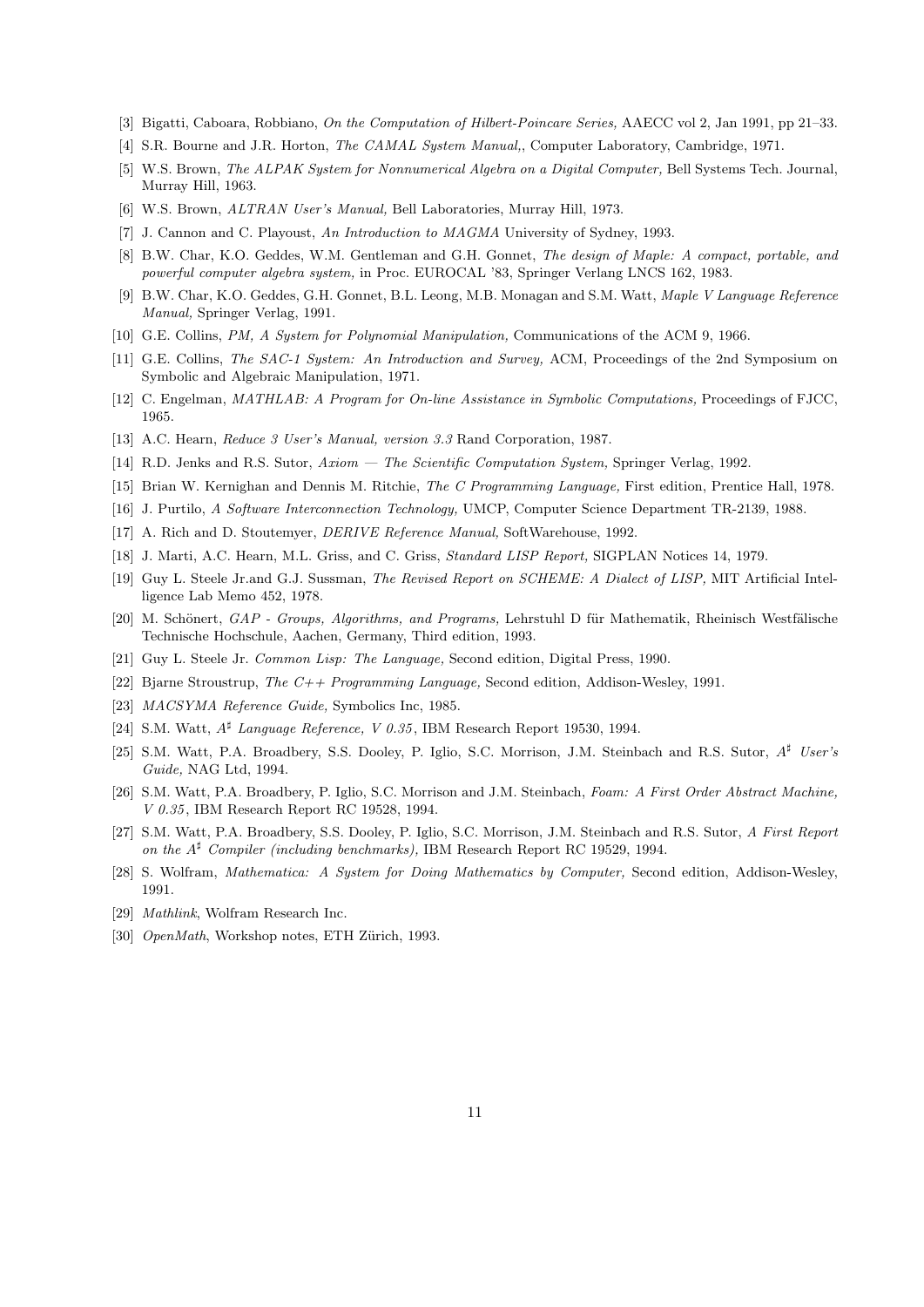# A Source code for the examples

A.1 The  $A^{\sharp}$  program mandel.as

```
--> testint
--> testcomp -O
\leftarrow testgen 1 - 0--> testgen c -O
--> testrun -O
#include "aslib.as"
macro {|
   SI == SingleInteger
   F == DoubleFloat
   CF == Complex F|}
import from CF
inline from CF
default minR, maxR, minI, maxI: F
default numR, numI, maxIters: SI
default drawPt: (r: SI, i: SI, n: SI) -> ()
drawMand(minR, maxR, numR, minI, maxI, numI, drawPt, maxIters): () == {|
 mandel(c: CF): SI ==z: CF := 0n: SI := 0
   while norm z < 4.0 for free n in 1. maxIters repeat
       z := z * z + cn
 for i in step(numI)(minI, maxI) for ic in 1..numI repeat
   for r in step(numR)(minR, maxR) for rc in 1..numR repeat
     drawPt(rc, ic, mandel complex(r,i))
|}
import from F
maxN: SI == 100
maxX: SI == 600maxY: SI == 600drawPoint(x: SI, y: SI, n: SI): () == {|
 if n = maxN then print(" "")else if n < 10 then print(" ")(n)else print(" ")(n)
 if x = maxX then print()|}
FG():() == {
```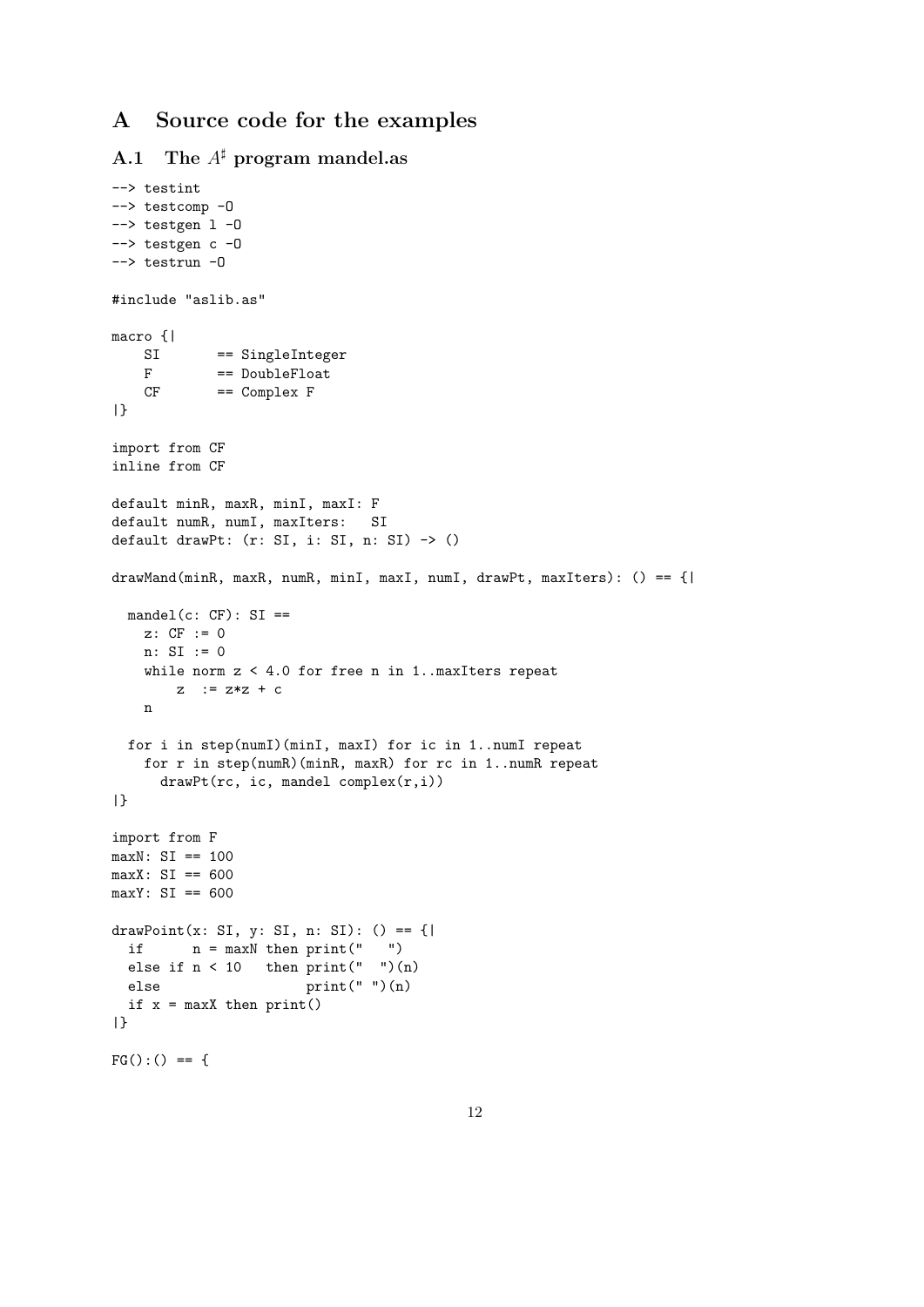```
tmp: SingleInteger :=0;
addPoint(x: SI, y: SI, n: SI): () == { free tmp ; tmp := tmp+n; };drawMand(-2.0, -1.0, maxX, -0.5, 0.5, maxY, addPoint, maxN);
print (tmp)();
```
 $FG()$ ;

}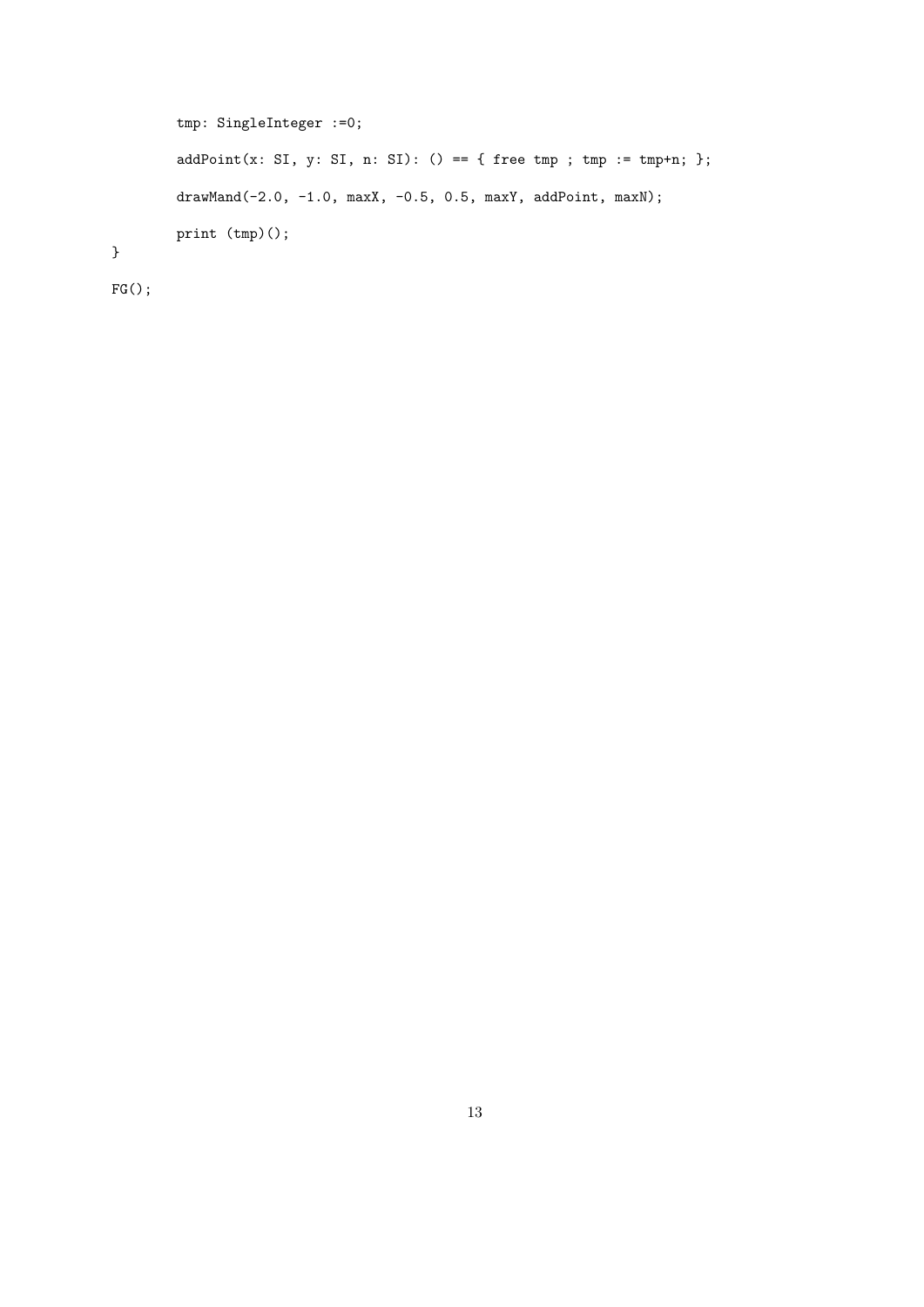#### A.2 The Scratchpad program mandel.spad

```
--> testint
--> testcomp -O
\leftarrow testgen 1 - 0--> testgen c -O
--> testrun -O
)abbrev package MOPS MandelOps
MandelOps: with
       main: NonNegativeInteger->NonNegativeInteger == add
  maxN: NonNegativeInteger := 100
  maxX: NonNegativeInteger := 600
  maxY: NonNegativeInteger := 600
  import OutputForm
  drawPoint(x: NonNegativeInteger, y: NonNegativeInteger,
            n: NonNegativeInteger): Void ==
    messagePrint(concat(convert x, concat(" ",
          concat(convert y, concat(" ", convert(n)@String)))))
  minR, maxR, minI, maxI: DoubleFloat
  numR, numI, maxIters: NonNegativeInteger
  drawPt: (r: SI, i: SI, n: SI) -> ()
  drawPt: (NonNegativeInteger, NonNegativeInteger, NonNegativeInteger) -> Void
  import Complex DoubleFloat
  import DoubleFloat
  mandel(c: Complex DoubleFloat, maxIters): NonNegativeInteger ==
    z: Complex DoubleFloat := 0
    n: NonNegativeInteger := 0
    while norm z < 4::DoubleFloat for aa in 1..maxIters repeat
       z := z*z + cn := n+1n
  aaa(x: DoubleFloat): Float ==
    convert(x)$Float
  drawMand(minR, maxR, numR, minI, maxI, numI, drawPt, maxIters): Void ==
    import DoubleFloat
    stepI :DoubleFloat := (maxI-minI)/numI
    stepR :DoubleFloat := (maxR-minR)/numR
    ixx : DoubleFloat := minI
    for ic in 1..numI repeat
     rxx : DoubleFloat := minR
     for rc in 1..numR repeat
        drawPt(rc, ic, mandel(complex(rxx,ixx), maxIters))
        rxx := rxx + stepR
```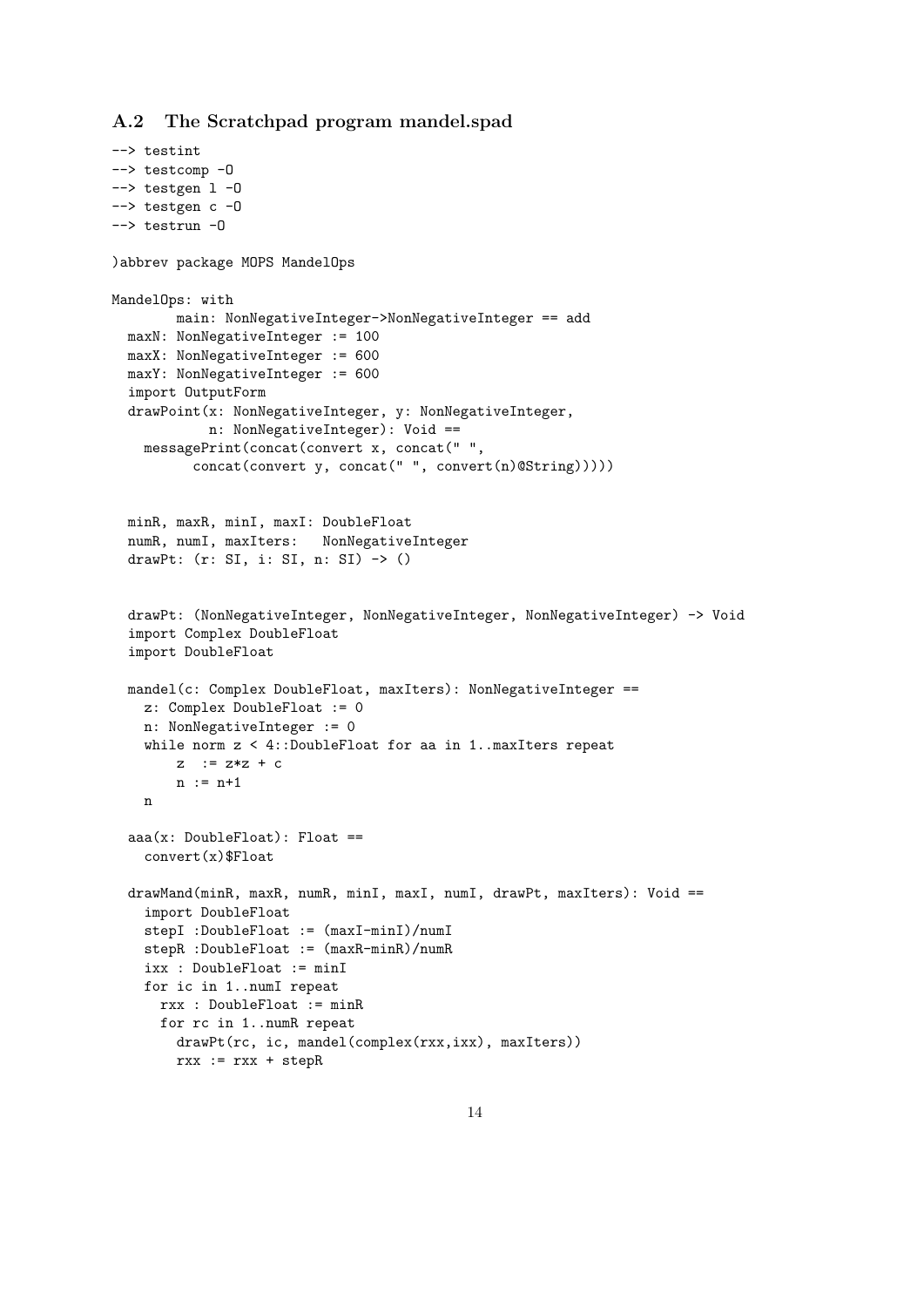```
ixx := ixx + stepI
tmp : NonNegativeInteger := 0;
foo(x: NonNegativeInteger, y: NonNegativeInteger, n: NonNegativeInteger): Void ==
  tmp := tmp + nmain(x:NonNegativeInteger): NonNegativeInteger ==
      drawMand(-2::DoubleFloat, -1, maxX, -1/(2::DoubleFloat),
                1/(2::DoubleFloat), maxY, foo, maxN)
      tmp
```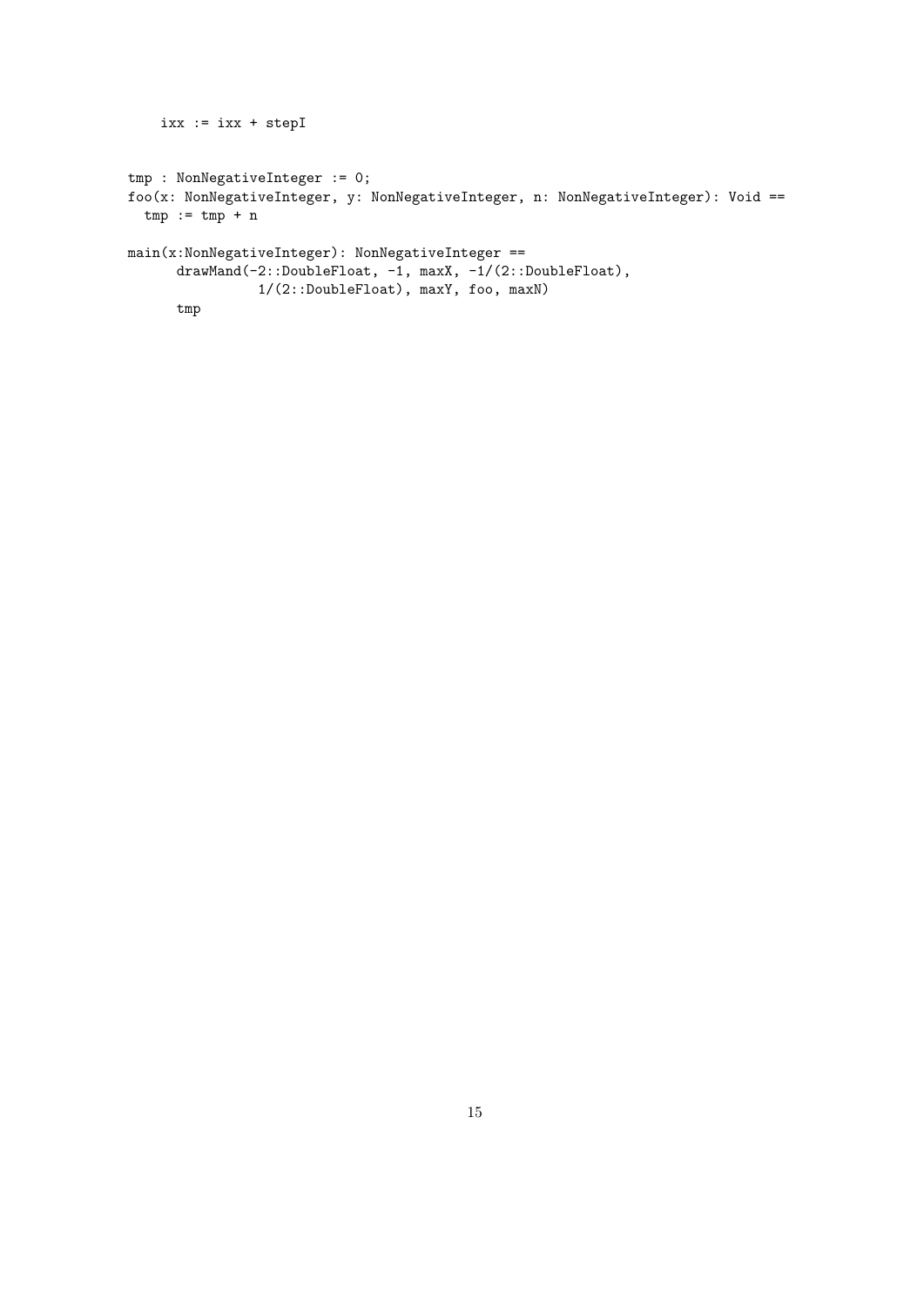# A.3 The C program mandel.c

```
#define SI int
#define F double
typedef struct {
       F real;
       F imag;
} CF;
#define maxIters ((SI) 100)
#define Infinity maxIters
void
drawPoint(SI x, SI y, SI n)
{
       if (n == Infinity)
              printf(" ");
       else
               printf((n < 10 ? " %d" : " %d"), n);
}
void
endRow()
{
   printf("\ln");
}
SI
mandel(F r, F i)
{
       CF z = \{0.0, 0.0\};CF tmp;
       SI nc = 0;
       SI n;
       for (n = 1; n \leq \text{maxIters } \& z.read * z.read + z.maxings * z.max]n++) {
                       /* z = z*z */tmp.read = z.read * z.read - z.max * z.max;tmp.inag = z.read * z.inag + z.inag * z.read;z = \text{tmp};/* z = z + *pc * /z.read = z.read + r;z.\texttt{imag} = z.\texttt{imag} + i;nc = n;}
       if (nc == maxIters) nc = Infinity;
       return nc;
```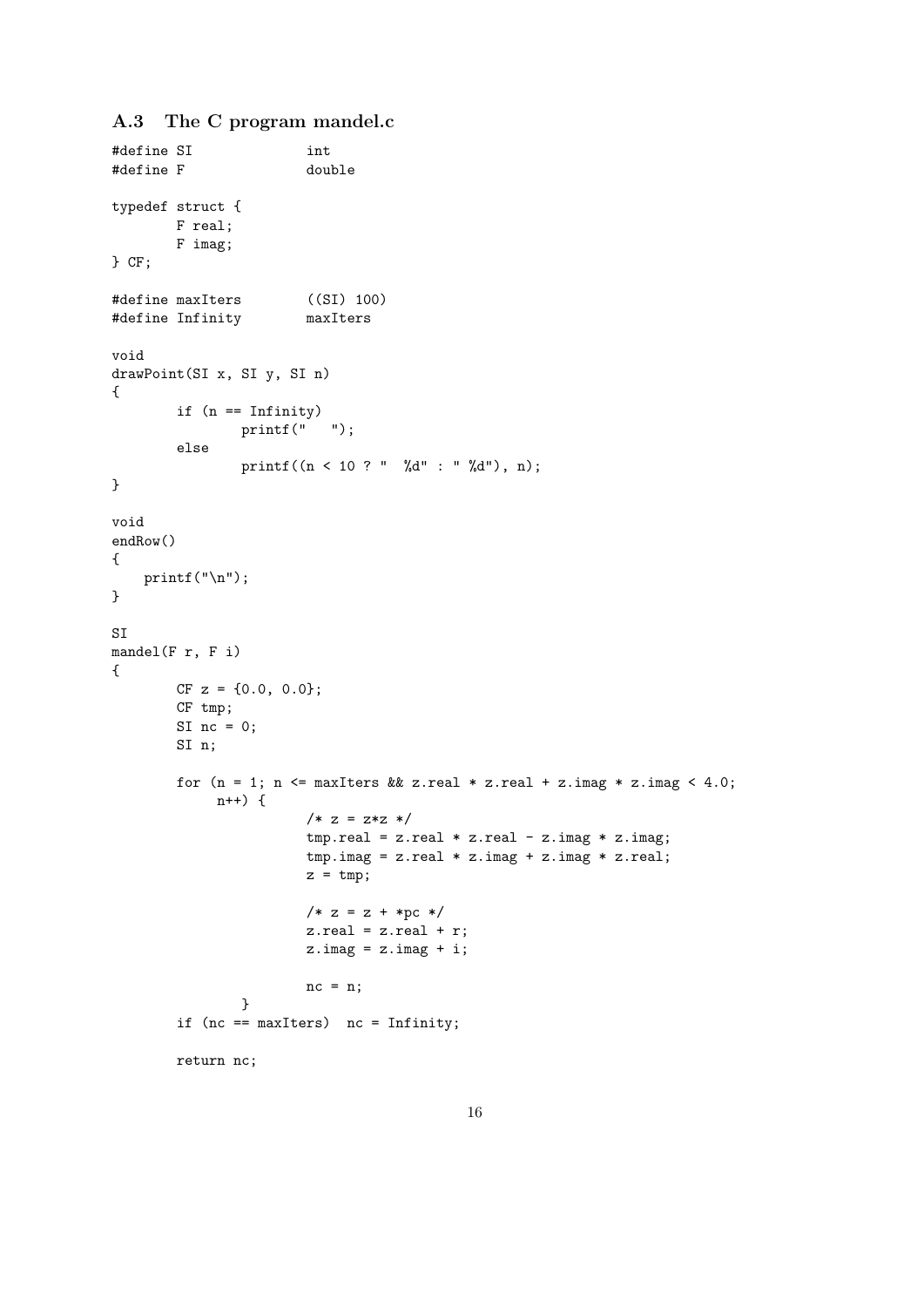```
SI
drawMand(F minR, F maxR, SI numR, F minI, F maxI, SI numI)
{
        F i, r;
        SI ic, rc;
        F \text{del}_i = (\text{maxI} - \text{minI})/(\text{numI} - 1),del_r = (maxR - minR)/(numR - 1);SI sum = 0;
        for (i = minI, ic = 1; ic <= numI; ic++, i += del_i) {
                 for (r = minR, rc = 1; rc \le numR ; rc++, r += del_r) {
                         sum = sum + mandel(r, i);/* drawPoint(rc, ic, mandel(r, i)); */
                 }
                 /* endRow(); */
        }
        printf("The sum is %d\n", sum);
        return numR * numI;
}
main()
{
        printf("%d\n",drawMand(-2.0, -1.0, 600, -0.5, 0.5, 600));
}
```
}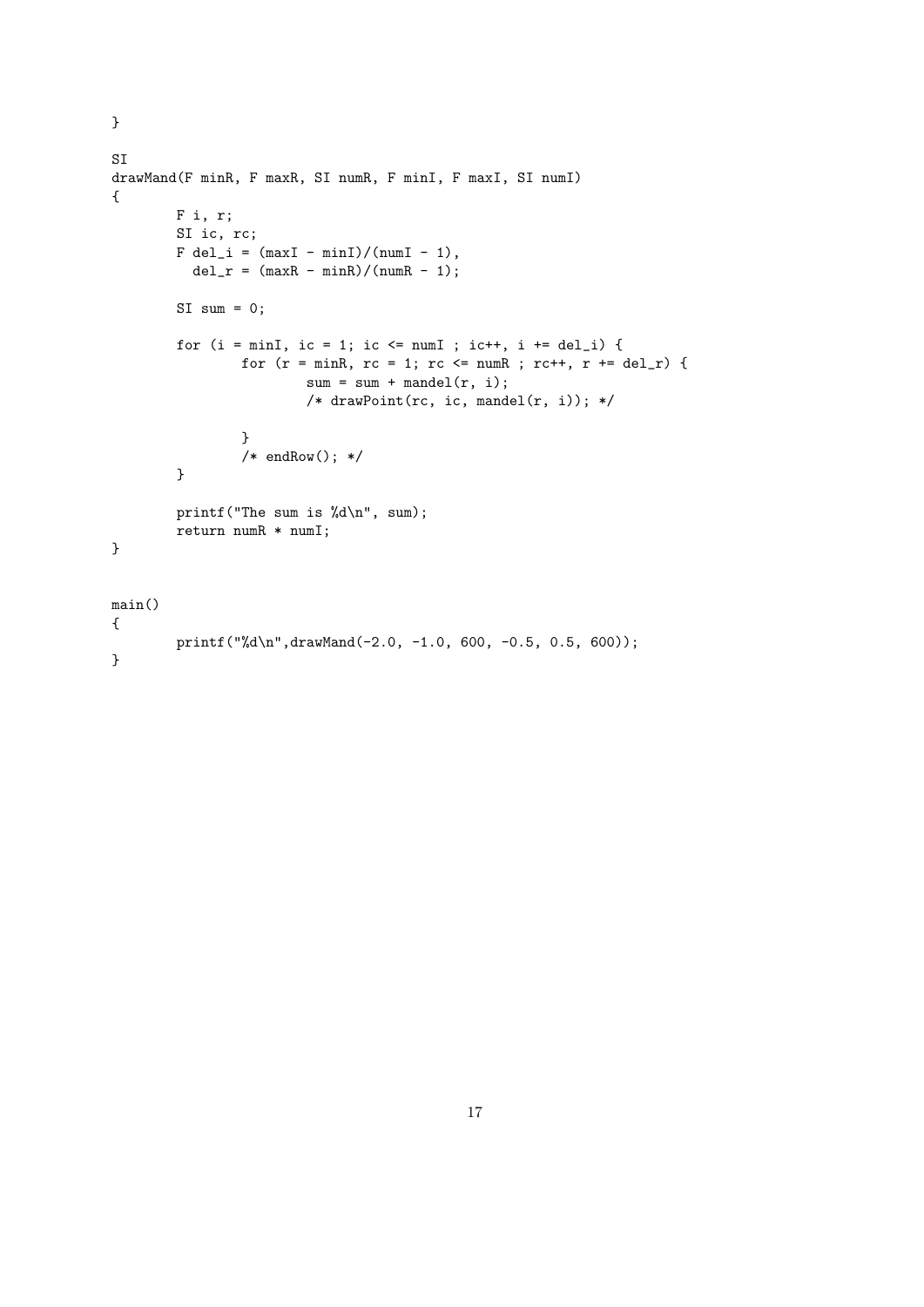#### A.4 The  $A^{\sharp}$  program hilbert.as

```
--> testcomp -0 -Q inline-all -1 asdem
--> testrun -0 -Q inline-all -1 asdem
#include "aslib.as"
#library DemoLib "asdem"
import from DemoLib
-- This file computes hilbert functions for monomial ideals
-- ref: "On the Computation of Hilbert-Poincare Series", Bigatti, Caboara, Robbiano,
-- AAECC vol 2 #1 (1991) pp 21-33
macro
  Monom == Monomial
  L = List
  SI == SingleInteger
  B == Boolean
  POLY == Polynomial(Integer, SI)
import from SingleInteger
Monomial : Order with
      totalDegree: % -> SI
      divides?: (%, %) -> B
      homogLess: (\%, \%) \rightarrow Bquo: (%, %) -> %
      quo: (\%, \, \text{SI}) \rightarrow %
      *: (\% , \% ) -> %
      pure?: % -> B
      varMonom: (i:SI,n:SI, deg:SI) \rightarrow %variables: L % -> L SI
      apply: (\%, \, \text{SI}) \rightarrow \text{SI}#: % -> SI
      monomial: Tuple SI -> %
   == List(SingleInteger) add
      Rep ==> List(SingleInteger)
      import from Rep
      monomial(t:Tuple SI):% == per [t]totalDegree(m:\%) : SI ==sum:SI := 0for e in rep m repeat sum := sum +esum
      divides?(m1:\%, m2:\%) : B ==for e1 in rep m1 for e2 in rep m2 repeat
          if e1 > e2 then return false
        true
```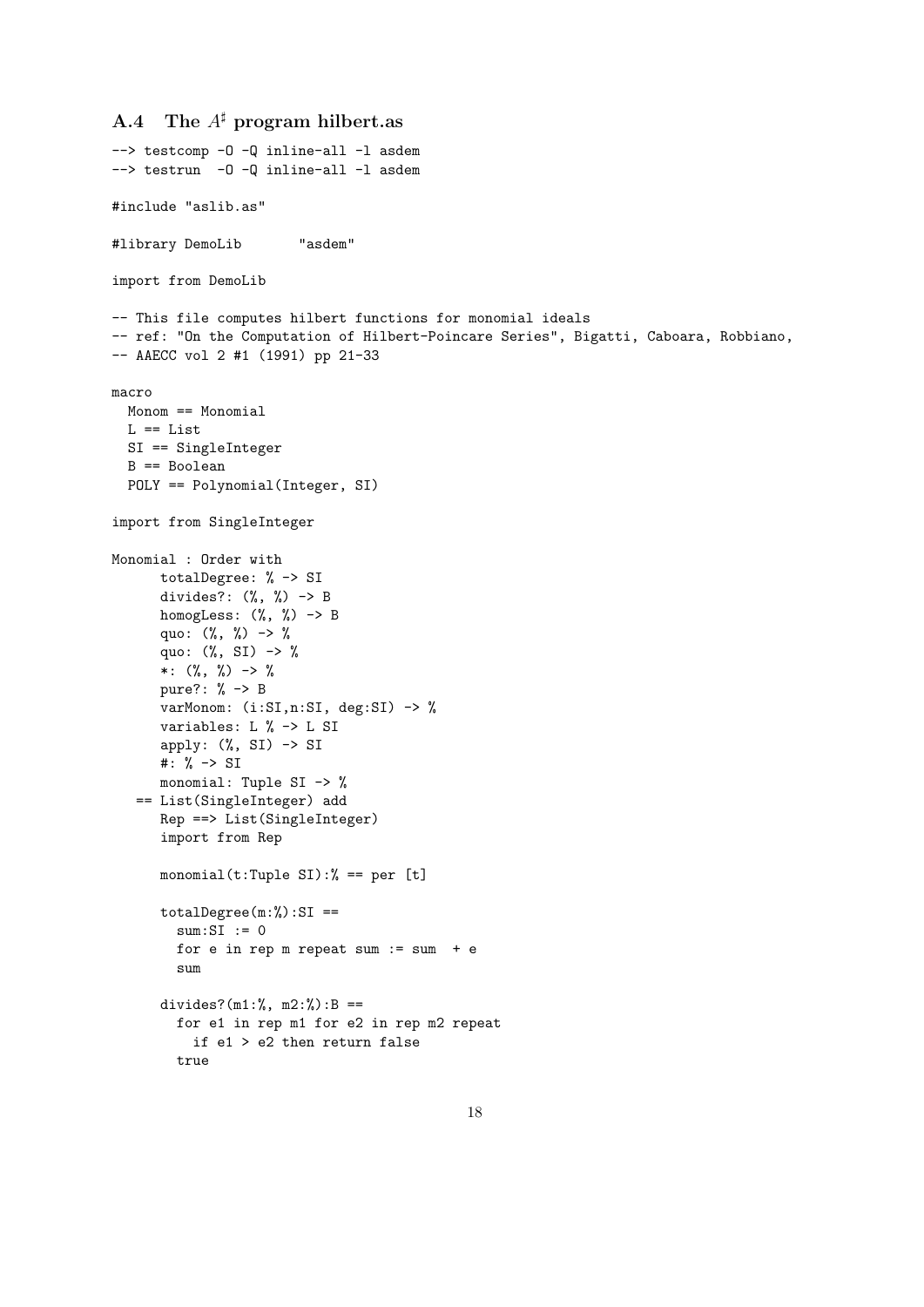```
(m1:\%) < (m2:\%): B ==
        for e1 in rep m1 for e2 in rep m2 repeat
          if e1 < e2 then return true
          if e1 > e2 then return false
        false
      (m1:%) > (m2:%): B == m2 < m1
      homogLess(m1:%, m2:%) : B ==(d1:=totalDegree(m1)) < (d2:=totalDegree(m2)) \Rightarrow trued1 > d2 => false
        m1 < m2
      (m:\%) quo (v:SI):\% == --remove vth variable
         per [(if i=v then 0 else (rep m).i) for i in 1..#rep m]
      (m1:\%) quo (m2:\%):\% ==per [max(a1-a2,0) for a1 in rep m1 for a2 in rep m2]
      (m1:\%) * (m2:\%) : % == per [a1+a2 for al in rep m1 for a2 in rep m2]pure?(m:%):B ==
         varFlag := false
         for e in rep m repeat
            e z = 0 \RightarrowvarFlag => return false
               varFlag := true
         true
      varMonom(i:SI,n:SI, deg:SI):% ==
         per [(if j=i then deg else 0$SI) for j in 1..n]
      variables(I:L \%) :L SI ==
        #I < 1 => nil
        n:=# rep first I
        ans : L SI := nilfor v in 1..n repeat
           for m in I repeat
               (\text{rep } m) \cdot v "= 0 =>
                  ans := \text{cons}(v, \text{ans})break
        ans
HilbertFunctionPackage: with
          Hilbert: L Monom -> POLY
          adjoin: (Monom, L Monom) -> L Monom
   == add
      adjoin(m:Monom, lm:L Monom):L Monom ==
```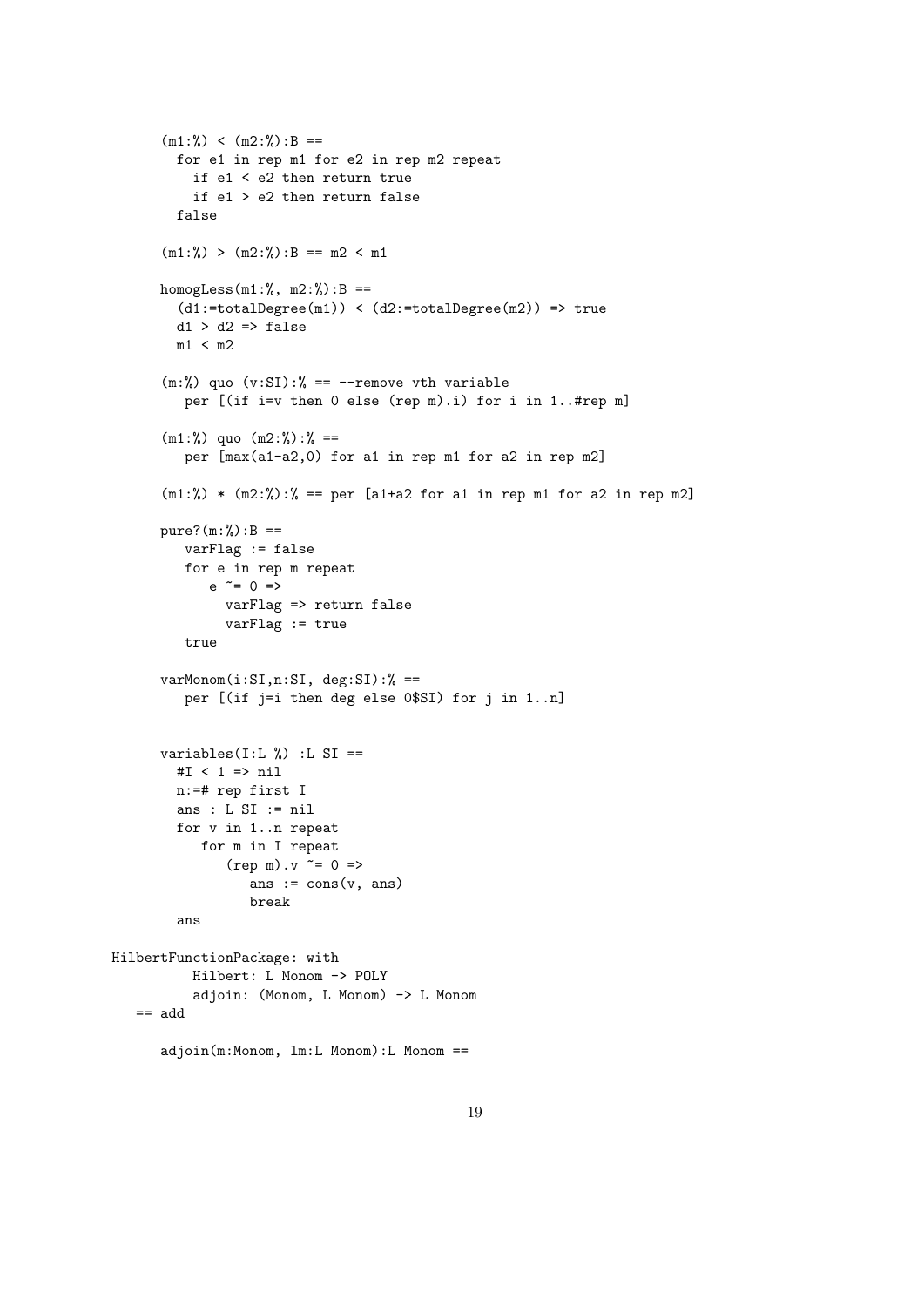```
empty?(lm) => cons(m, nil)ris1:L Monom:= empty()
  ris2:L Monom:= empty()
  while not empty? lm repeat
    m1 := first Imlm := rest lm
    m \leq m1 \impliesif not divides?(m,m1) then (ris1 := const(m1, ris1))iterate
    ris2 := cons(m1, ris2)if divides?(m1, m) then
       return concat!(reverse!(ris1), concat!(reverse! ris2, lm))
  concat!(reverse!(ris1), cons(m, reverse! ris2))
reduce(lm:L Monom):L Monom ==
  lm := sortHomogRemDup(lm)
  empty? lm => lm
  ris :L Monom := nil
  risd:L Monom := list first lm
  d := totalDegree first lm
  for m in rest lm repeat
    if totalDegree(m)=d then risd := cons(m, risd)
       else
         ris := mergeDiv(ris, risd)
         d := totalDegree m
         risd :=list m
  mergeDiv(ris, risd)
merge(l1:L Monom, l2:L Monom):L Monom ==
  #11 > #12 => merge(12,11)
  ris := l2
  for m1 in l1 repeat ris := adjoin(m1, ris)
  ris
mergeDiv( small:L Monom, big:L Monom): L Monom ==
  ans : L Monom := small
  for m in big repeat
    if not contained?(m, small) then ans := cons(m, ans)ans
contained?(m:Monom, id: L Monom) : B ==
  for mm in id repeat
    divides?(mm, m) => return true
  false
(I:L Monom) quo (m:Monom):L Monom ==
  reduce [mm quo m for mm in I]
sort(I:L Monom, v:SI):L Monom ==sort((a:Monom,b:Monom):B+->(a.v < b.v), I)$ListSort(Monom)
```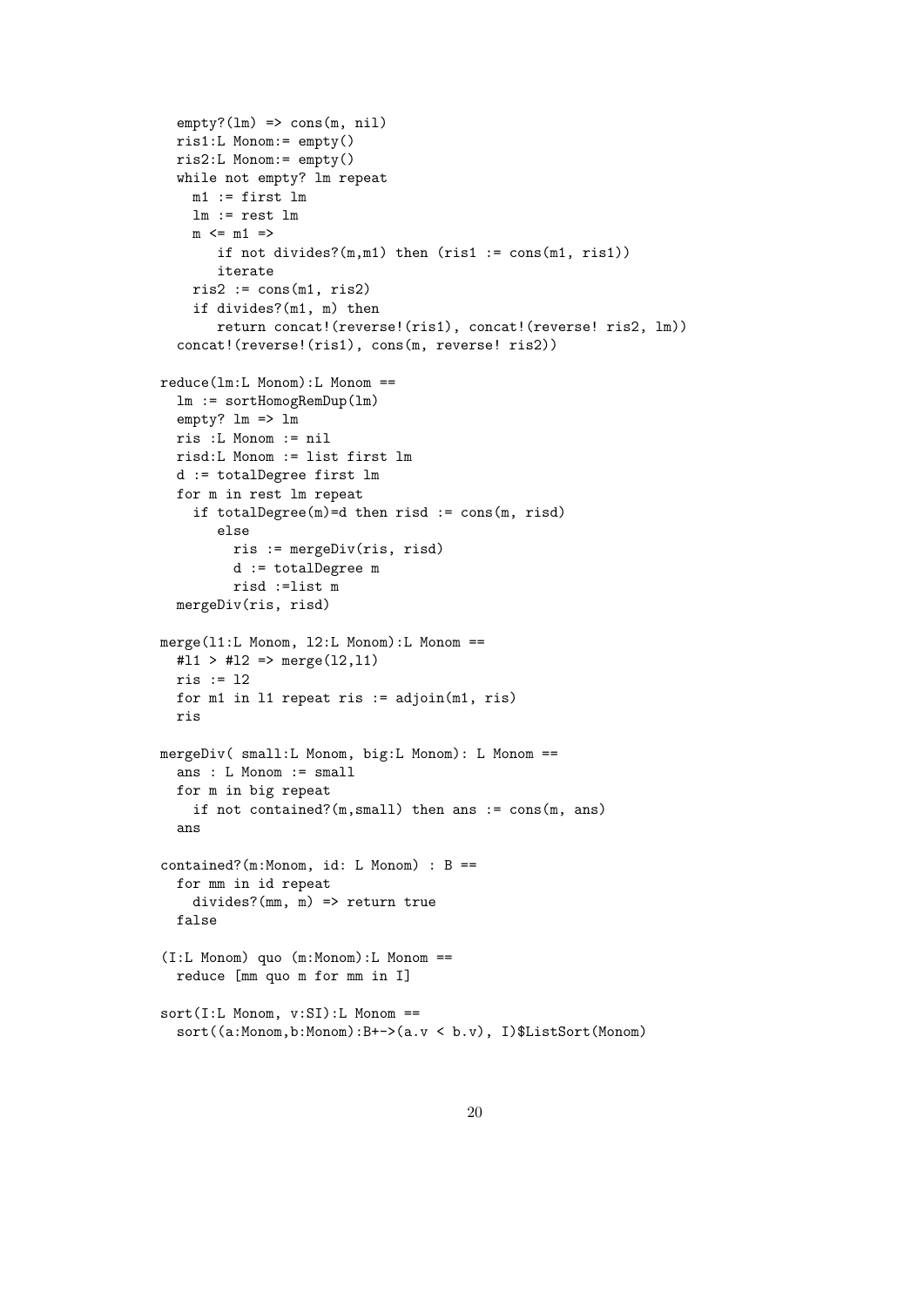```
sortHomogRemDup(l:L Monom):L Monom ==
        l:=sort(homogLess, l)$ListSort(Monom)
        empty? l \Rightarrow lans:L Monom := list first l
        for m in rest l repeat
           if m \approx first(ans) then ans:=cons(m, ans)
        reverse! ans
      decompose(I:L Monom, v:SI):Record(size:SI, ideals:L L Monom, degs:L SI) ==
        I := sort(I, v)idlist: L L Monom := nil
        deglist : L SI := nil
        size : SI := 0
        J: L Monom := nil
        while not empty? I repeat
          d := \text{first}(I).vtj : L Monom := nil
          while not empty? I and d=(m:=first I). v repeat
             tj := const(m quo v, tj)I := rest I
          J := mergeDiv(tj, J)
          idlist := cons(J, idlist)
          deglist := cons(d, deglist)
          size := size + #J
        [size, idlist, deglist]
      Hilbert(I:L Monom):POLY ==
        #I = 0 \Rightarrow 1 -- no non-zero generators = 0 ideal
        #I = 1 \Rightarrow 1*var(0) - var(totalDegree) first I)
        lvar :L SI := variables I
        import from Record(size:SI, ideals:L L Monom, degs:L SI)
        Jbest := decompose(I, first lvar)
        for v in rest lvar while #I < Jbest.size repeat
           JJ := decompose(I, v)JJ.size < Jbest.size => Jbest := JJ
        import from L L Monom
        import from L SI
        Jold := first(Jbest.ideals)
        dold := first(Jbest.degs)
        f:=var(dold)*Hilbert(Jold)
        for J in rest Jbest.ideals for d in rest Jbest.degs repeat
           f := f + (var(d) - var(dold)) * Hilbert(J)dold := d
        1*var(0) - var(dold) + fMonomialIdealPackage: with
    varMonomsPower: (SI, SI) -> L Monom
    *: (L Monom, L Monom) -> L Monom
    \hat{C}: (L Monom, SI) \rightarrow L Monom
```

```
== add
```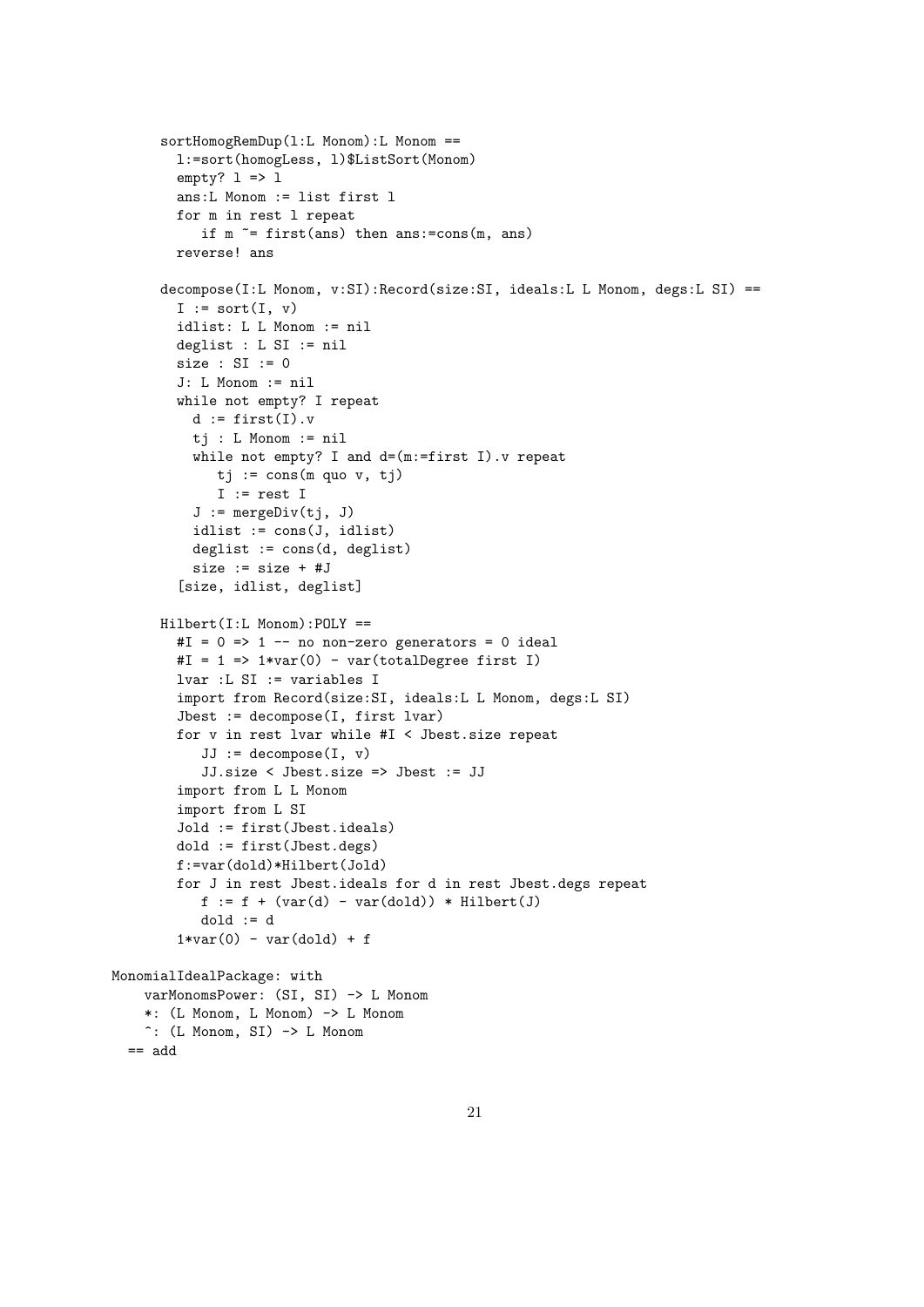```
varMomms(n:SI):L Monom =[varMonom(i,n,1) for i in 1..n]
      varMonomsPower(n:SI, deg:SI):L Monom ==
         n = 1 \Rightarrow [ monomial (deg)]
         ans : L Monom := nil
         for j in 0..deg repeat
            ans := concat(varMonomMult(j,varMonomsPower(n-1,deg-j)), ans)
         ans
      varMonomMult(i:SI, mlist : L Monom) : L Monom ==
        [varMonomMult(i, m) for m in mlist]
      varMonomMult(i:SI, m:Monom) : Monom ==
        nm:List SI := cons(i,m pretend List SI)
        nm pretend Monom
      (i1:L \tMonom) * (i2:L \tMonom) : L \tMonom ==ans : L Monom := nil
          for m1 in i1 repeat for m2 in i2 repeat
               ans := adjoin(m1*m2, ans)
          ans
      (i:L \tMonom) \hat{ } (n:SI) : L Monom ==
          n = 1 \Rightarrow iodd? n \Rightarrow i * (i * i)^*shift(n, -1)(i * i)shift(n, -1)import from MonomialIdealPackage
import from Monomial
import from HilbertFunctionPackage
import from List Monomial
import from Polynomial(Integer, SingleInteger)
mon1:Monom := monomial(4,0,0,0)mon2:Monom := monomial(3,3,0,0)mon3:Monom := monomial(3, 2, 1, 0)mon4:Monom := monomial(3,1,2,0)mon5:Monom := monomial(0, 2, 0, 1)mon6:Monom := monomial(0,1,0,5)l:L Monom := list(mon1, mon2, mon3, mon4, mon5, mon6)
print(1)()print(Hilbert l)()
idA := varMonomsPower(6,5)
print(#idA)()
print(Hilbert idA)()
idB := varMommsPower(6, 6)print(#idB)()
print(Hilbert idB)()
idC := varMommsPower(12,3)print(#idC)()
```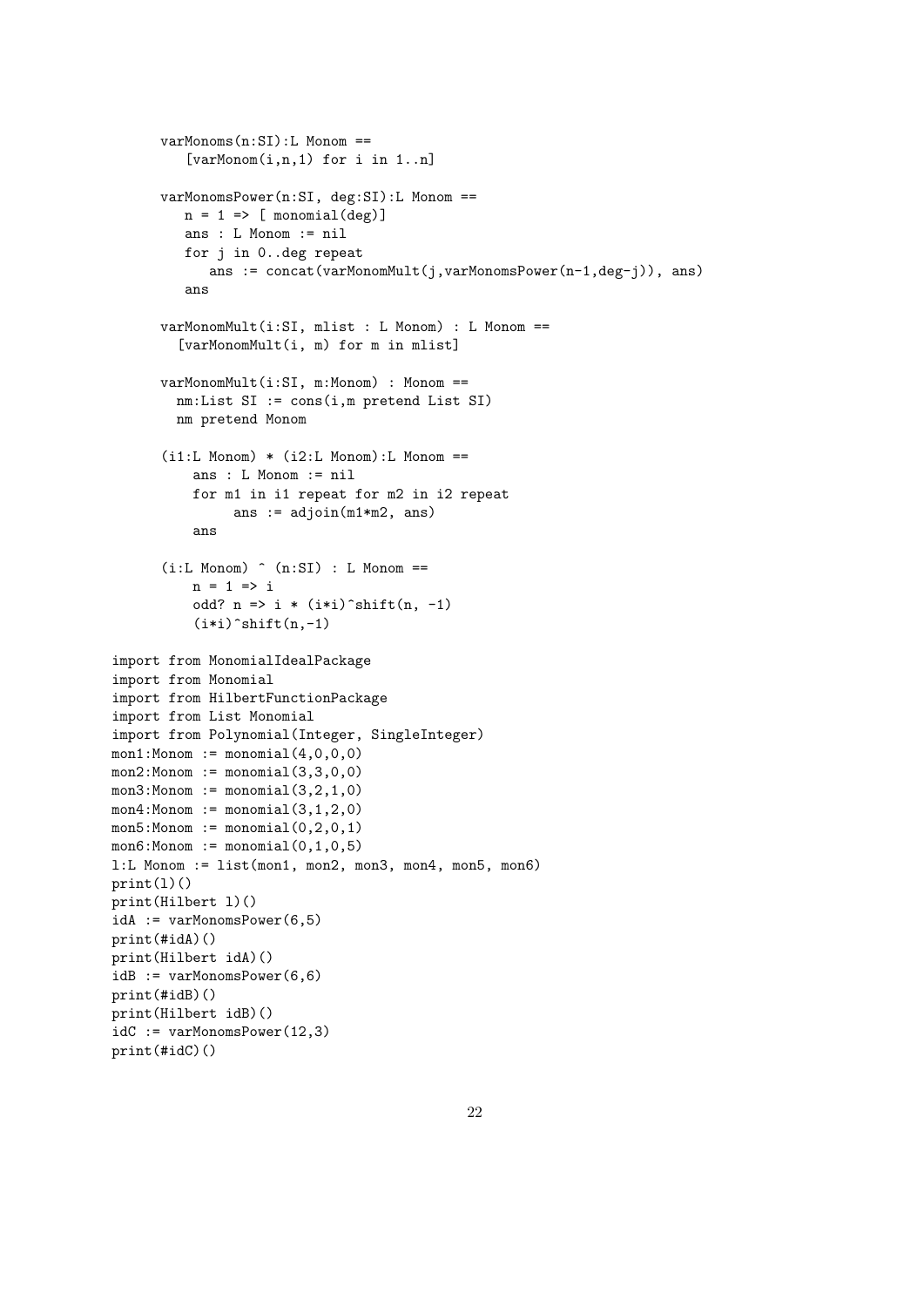```
print(Hilbert idC)()
idD:=list(monomial(2,0,0,0),monomial(1,1,0,0),monomial(1,0,1,0),monomial(1,0,0,1),_
monomial(0,3,0,0),monomial(0,2,1,0)<sup>2</sup>4
print(#idD)()
print(Hilbert idD)()
```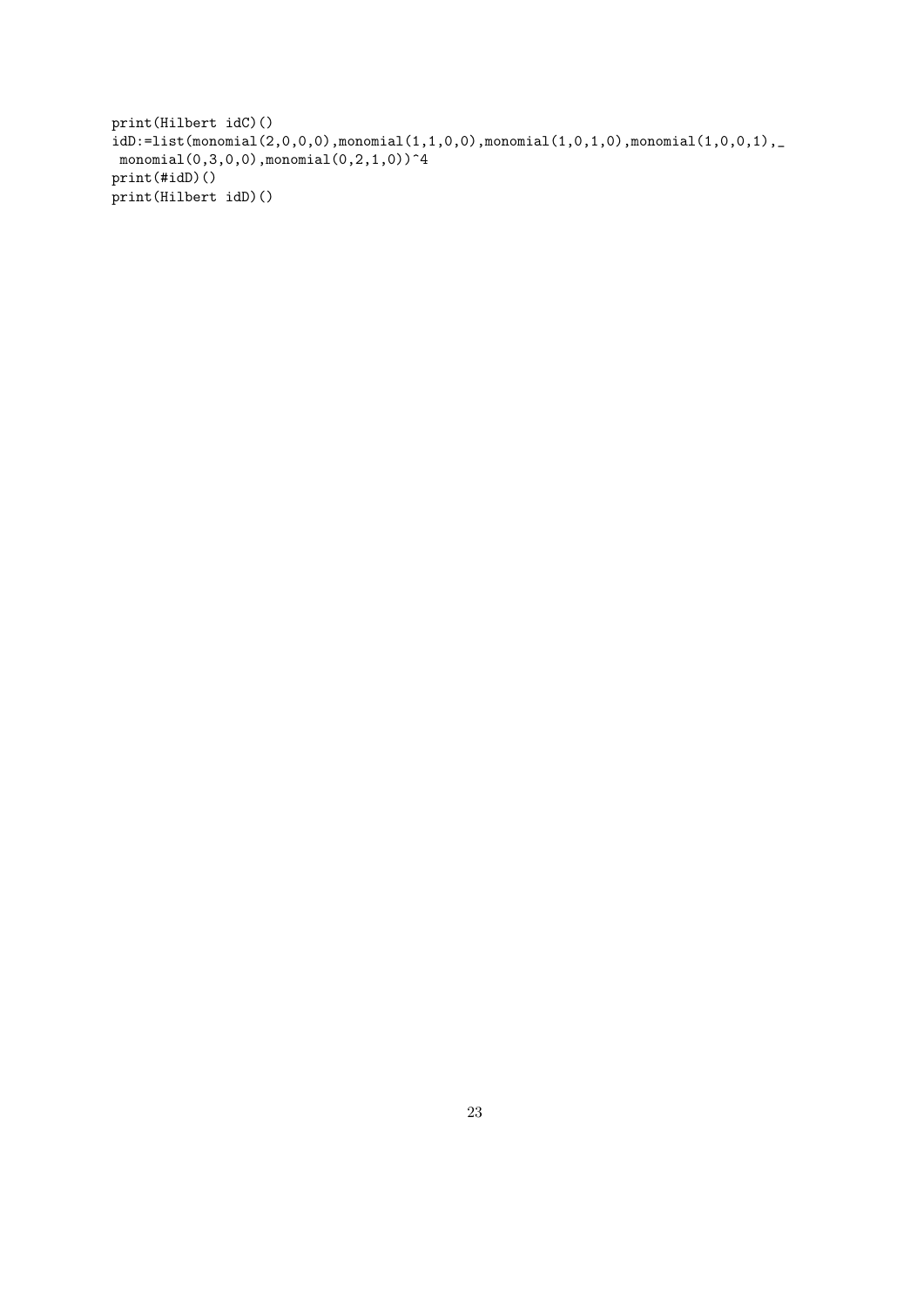#### A.5 The Scratchpad program hilbert.spad

```
-- This file computes hilbert functions for monomial ideals
-- ref: "On the Computation of Hilbert-Poincare Series", Bigatti, Caboara, Robbiano,
-- AAECC vol 2 #1 (1991) pp 21-33
Monom ==> Monomial()
L \implies ListSI ==> SingleInteger
B ==> Boolean
POLY ==> SparseUnivariatePolynomial Integer
Array ==> Vector
)abb domain MONOM Monomial
Monomial() : OrderedSet with
      totalDegree: % -> SI
      divides?: (%, %) -> B
      homogLess: (\%, \%) \rightarrow B"quo": (\%, \%) \rightarrow %
      "quo": (\%, \, \text{SI}) \rightarrow %
      "*": (\% , \% ) -> %
      pure?: % -> B
      varMonom: (i:SI,n:SI, deg:SI) -> %
      variables: L % -> L SI
      elt: (%, SI) -> SI
      "#": % -> SI
      monomial: List SI -> %
   == List(SingleInteger) add
      Rep := List(SingleInteger)
      #(x:\%) : SI == (#$Rep x) :: SIelt(x:\text{\textbf{W}}, i:SI):SI == elt(x,i::Integer)$Rep
      monomial(l:List SI):\frac{9}{6} == 1 pretend \frac{9}{6}totalDegree(m:\%) : SI ==sum:SI := 0for e in m repeat sum := sum + esum
      divides?(m1:\%, m2:\%) : B ==for e1 in m1 for e2 in m2 repeat
           if e1 > e2 then return false
        true
      ((m1:%) < (m2:%)): B ==
        for e1 in m1 for e2 in m2 repeat
          if e1 < e2 then return true
           if e1 > e2 then return false
        false
```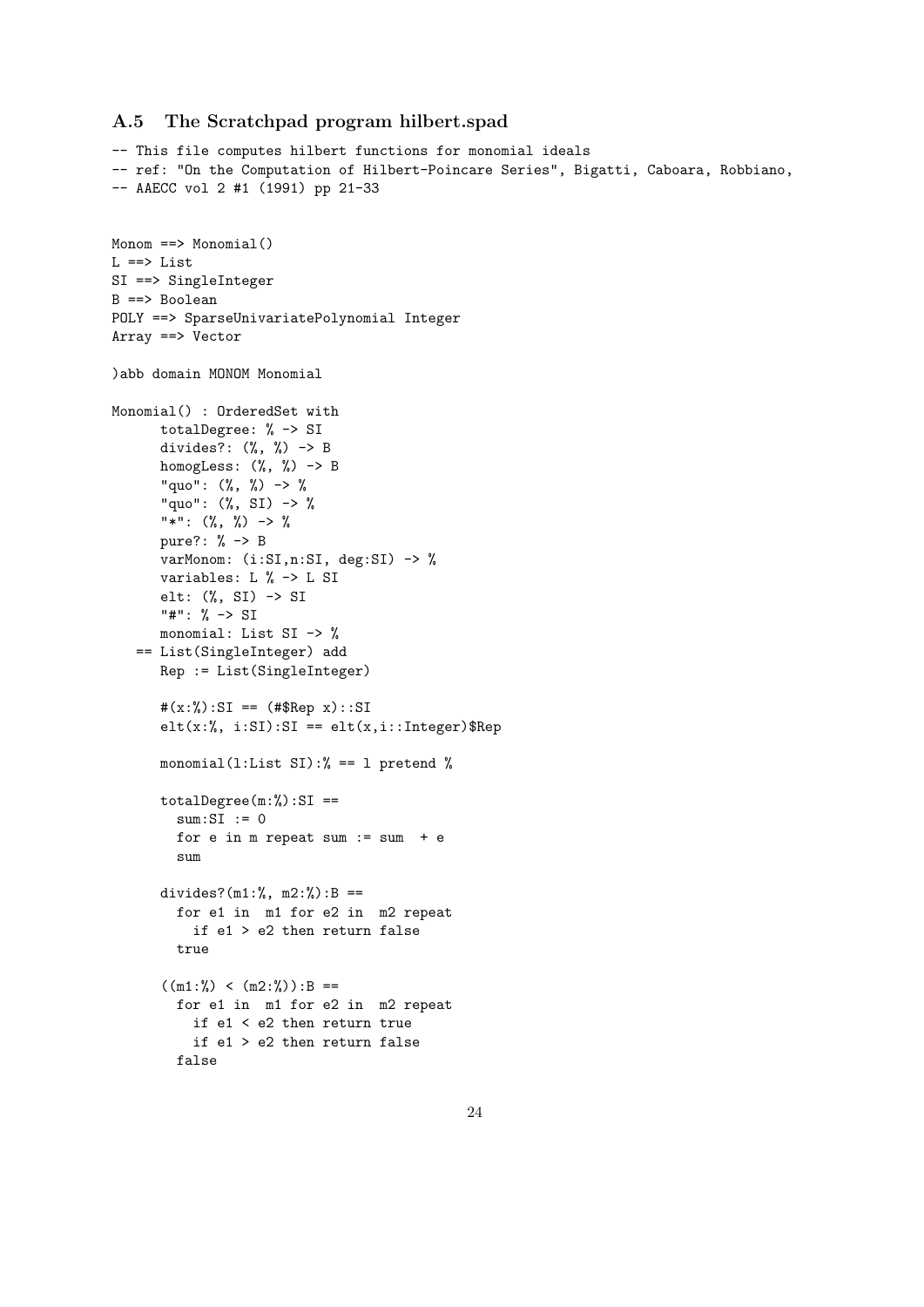```
homogLess(m1:\%, m2:\%) : B ==(d1:=totalDegree(m1)) < (d2:=totalDegree(m2)) => true
        d1 > d2 \Rightarrow falsem1 < m2
      ((m:%) quo (v:SI)):% == --remove vth variable
          [(if i=v then 0 else m.i) for i in 1..# m]((m1:%) quo (m2:%):% ==
          [\text{max}(a1-a2,0) for a1 in m1 for a2 in m2]
      ((m1:%) * (m2:%)): == [a1+a2 for a1 in m1 for a2 in m2]
      pure?(m:%):B ==
         varFlag := false
         for e in m repeat
            e^{-z} = 0 \RightarrowvarFlag => return false
              varFlag := true
         true
      varMonom(i:SI,n:SI, deg:SI):% ==
          [(if j=i then deg else 0$SI) for j in 1..n]
      variables(I:L \%) :L SI ==
        #I < 1 => nil
        n:=# first I
        ans : L SI := nilfor v in 1..n repeat
           for m in I repeat
              m.v \tilde{} = 0 \Rightarrowans := \cos(v::S I, ans)break
        ans
)abb package HILBERT HilbertFunctionPackage
HilbertFunctionPackage: with
          Hilbert: L Monom -> POLY
          adjoin: (Monom, L Monom) -> L Monom
   == add
      adjoin(m:Monom, lm:L Monom):L Monom ==
        empty?(lm) => cons(m, nil)
        ris1:L Monom:= empty()
        ris2:L Monom:= empty()
        while not empty? lm repeat
         ml := first lmlm := rest lm
          m \leq m1 \implies
```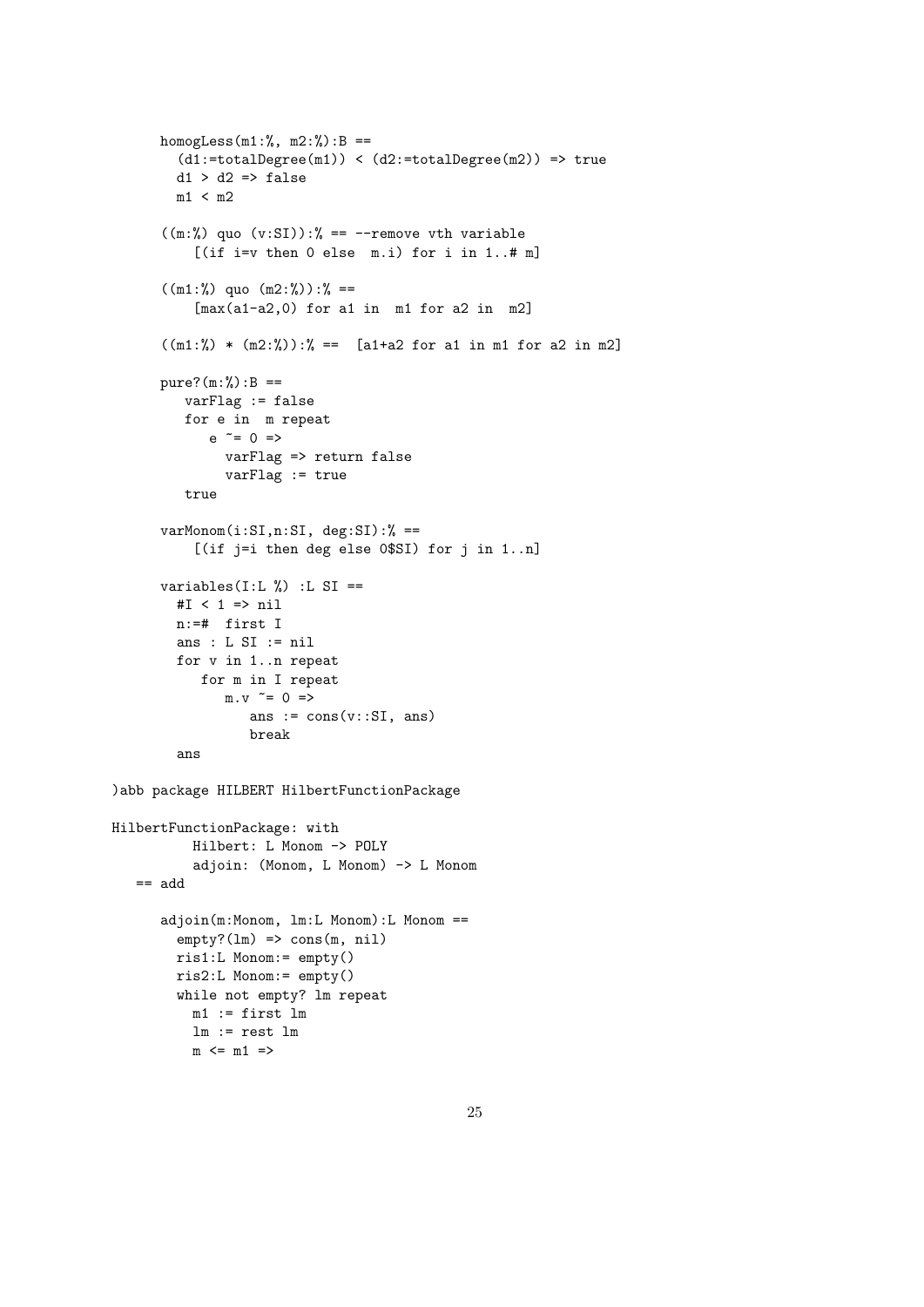```
if not divides?(m,m1) then (ris1 := const(m1, ris1))-- iterate
         ris2 := cons(m1, ris2)if divides?(m1, m) then
             return concat!(reverse!(ris1), concat!(reverse! ris2, lm))
        concat!(reverse!(ris1), cons(m, reverse! ris2))
      sortHomogRemDup: L Monom -> L Monom
     mergeDiv: (L Monom, L Monom) -> L Monom
     reduce(lm:L Monom):L Monom ==
       lm := sortHomogRemDup(lm)
       empty? lm => lm
       ris :L Monom := nil
       risd:L Monom := list first lm
       d := totalDegree first lm
       for m in rest lm repeat
         if totalDegree(m)=d then risd := cons(m, risd)
             else
               ris := mergeDiv(ris, risd)
              d := totalDegree m
              risd :=list m
        mergeDiv(ris, risd)
      contained?(m:Monom, id: L Monom) : B ==
       for mm in id repeat
         divides?(mm, m) => return true
       false
     mergeDiv( small:L Monom, big:L Monom): L Monom ==
        ans : L Monom := small
       for m in big repeat
         if not contained?(m,small) then ans := cons(m, ans)
        ans
      ((I:L Monom) quo (m:Monom)): L Monom ==reduce [mm quo m for mm in I]
     pureSplit(l:List Monom):Record(pure:List Monom, mixed:List Monom) ==
       pures := nil
       mixeds := nil
       for m in l repeat
          if pure? m then pures:=cons(m,pures) else mixeds := cons(m,mixeds)
        [pures, mixeds]
      sort(I:L Monom, v:SI):L Monom ==
       sort(\text{\#1.v} < \text{\#2.v}, I)
```

```
sortHomogRemDup(l:L Monom):L Monom ==
```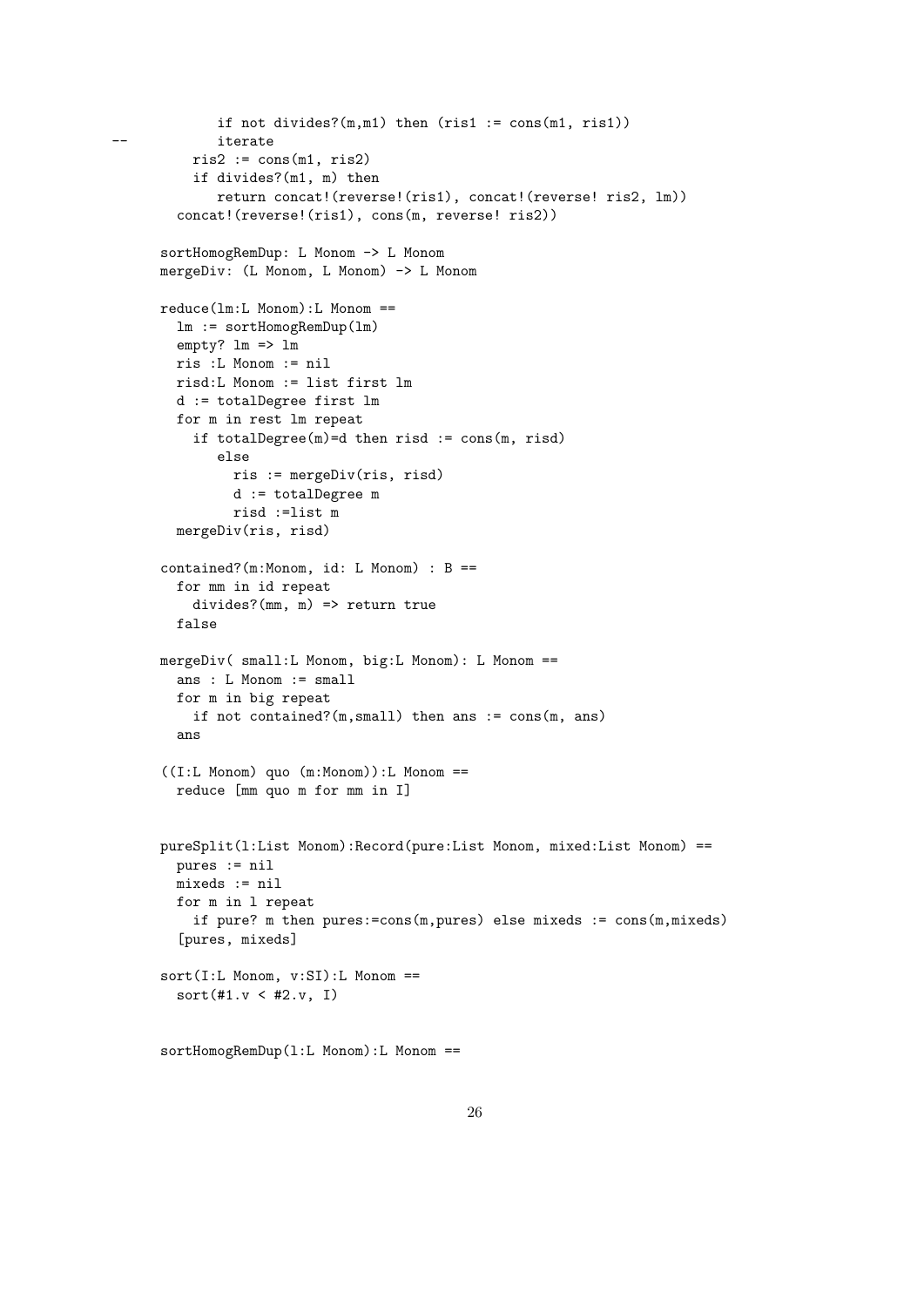```
l:=sort(homogLess, l)
        empty? l \Rightarrow lans:L Monom := list first l
        for m in rest l repeat
           if m \tilde{ } = first(ans) then ans:=cons(m, ans)
        reverse! ans
      decompose(I:L Monom, v:SI):Record(size:SI, ideals:L L Monom, degs:L SI) ==
        I := sort(I, v)idlist: L L Monom := nil
        deglist : L SI := nil
        nsize : SI := 0
        J: L Monom := nil
        while not empty? I repeat
          d := first(I).vtj : L Monom := nil
          m:Monom
          while not empty? I and d=(m:=first I). v repeat
             tj := const(m quo v, tj)I := \text{rest } IJ := mergeDiv(tj, J)idlist := cons(J, idlist)
          deglist := cons(d, deglist)
          nsize := nsize + (#J):SI
        [nsize, idlist, deglist]
      var(n:SI) : POLY == monomial(1$Integer, n::Integer::NonNegativeInteger)
     Hilbert(I:L Monom):POLY ==
        #I = 0 \Rightarrow 1 -- no non-zero generators = 0 ideal
        #I = 1 => var(0) - var(totalDegree first I)
        lvar :L SI := variables I
        Jbest := decompose(I, first lvar)
        for v in rest lvar while #I < Jbest.size repeat
           JJ := decompose(I, v)JJ.size < Jbest.size => Jbest := JJ
        Jold := first(Jbest.ideals)
        dold := first(Jbest.degs)
        f:=var(dold)*Hilbert(Jold)
        for J in rest Jbest.ideals for d in rest Jbest.degs repeat
           f := f + (var(d) - var(dold)) * Hilbert(J)dold := d
        var(0) - var(dold) + f)abb package MONIDEAL MonomialIdealPackage
```

```
MonomialIdealPackage: with
   varMonomsPower: (SI, SI) -> L Monom
    "*": (L Monom, L Monom) -> L Monom
    "***": (L Monom, SI) -> L Monom
 == add
```